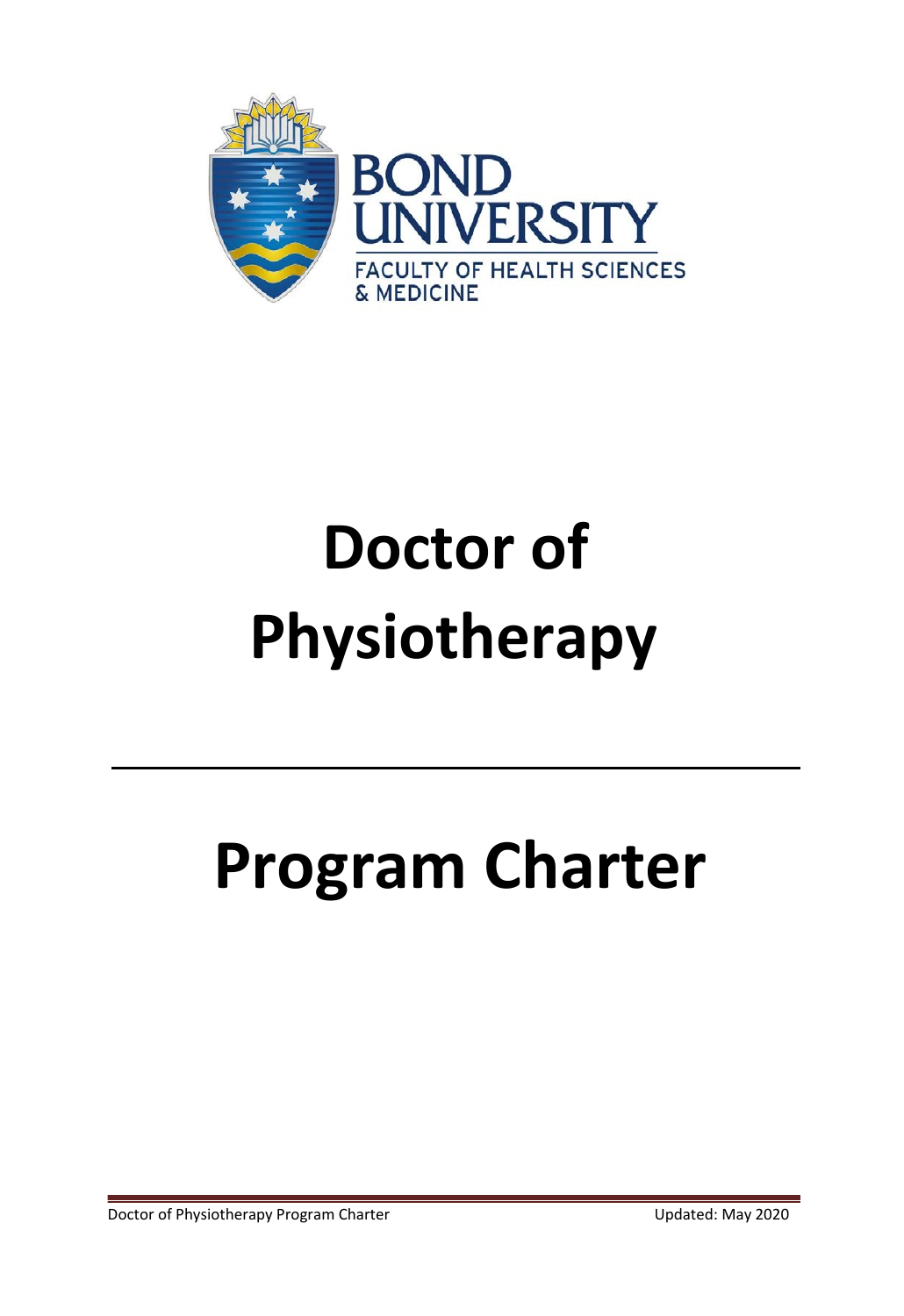# **Table of Contents**

| 1.                                                                                                 |                                                                                                         |  |  |  |  |  |  |
|----------------------------------------------------------------------------------------------------|---------------------------------------------------------------------------------------------------------|--|--|--|--|--|--|
| 2.                                                                                                 |                                                                                                         |  |  |  |  |  |  |
| З.                                                                                                 |                                                                                                         |  |  |  |  |  |  |
| 4.                                                                                                 |                                                                                                         |  |  |  |  |  |  |
| 5.                                                                                                 |                                                                                                         |  |  |  |  |  |  |
| As a Student at Bond University, when you sign and accept the responsibilities in Part 1 of the  4 |                                                                                                         |  |  |  |  |  |  |
|                                                                                                    | 5.1<br>The student must comply with the standards and expectations of Part 1 of the Charter.  4         |  |  |  |  |  |  |
|                                                                                                    | 5.2<br>Students within the Physiotherapy Program are expected to comply with the standards and          |  |  |  |  |  |  |
| 6.                                                                                                 |                                                                                                         |  |  |  |  |  |  |
|                                                                                                    | 6.1                                                                                                     |  |  |  |  |  |  |
|                                                                                                    | 6.2                                                                                                     |  |  |  |  |  |  |
|                                                                                                    | 6.3                                                                                                     |  |  |  |  |  |  |
|                                                                                                    | 6.4                                                                                                     |  |  |  |  |  |  |
|                                                                                                    | 6.5<br>Students must not allow their personal beliefs to prejudice their patients'/clients' care7       |  |  |  |  |  |  |
|                                                                                                    | The Student will apply risk minimisation principles and foster patient/client safety7<br>6.6            |  |  |  |  |  |  |
|                                                                                                    | 6.7<br>The Student will take all opportunities to develop professional knowledge and skills.  8         |  |  |  |  |  |  |
|                                                                                                    | 6.8                                                                                                     |  |  |  |  |  |  |
|                                                                                                    | 6.9                                                                                                     |  |  |  |  |  |  |
|                                                                                                    | 6.10                                                                                                    |  |  |  |  |  |  |
|                                                                                                    | 6.11<br>The student will work with colleagues in ways that best serve patients'/clients' interests.  10 |  |  |  |  |  |  |
|                                                                                                    | 6.12<br>The student will undertake to ensure his/her own self care, health and well- being 10           |  |  |  |  |  |  |
|                                                                                                    | The student will comply with professional obligations and responsibilities  11<br>6.13                  |  |  |  |  |  |  |
|                                                                                                    | 6.14<br>The student undertakes to provide feedback relating to the usefulness, significance and         |  |  |  |  |  |  |
|                                                                                                    | 6.15<br>The student will cooperate with any policy, procedure or guideline which is relevant to the     |  |  |  |  |  |  |
|                                                                                                    | 6.16                                                                                                    |  |  |  |  |  |  |
|                                                                                                    | 6.17                                                                                                    |  |  |  |  |  |  |
| 7.                                                                                                 |                                                                                                         |  |  |  |  |  |  |
|                                                                                                    | 7.1                                                                                                     |  |  |  |  |  |  |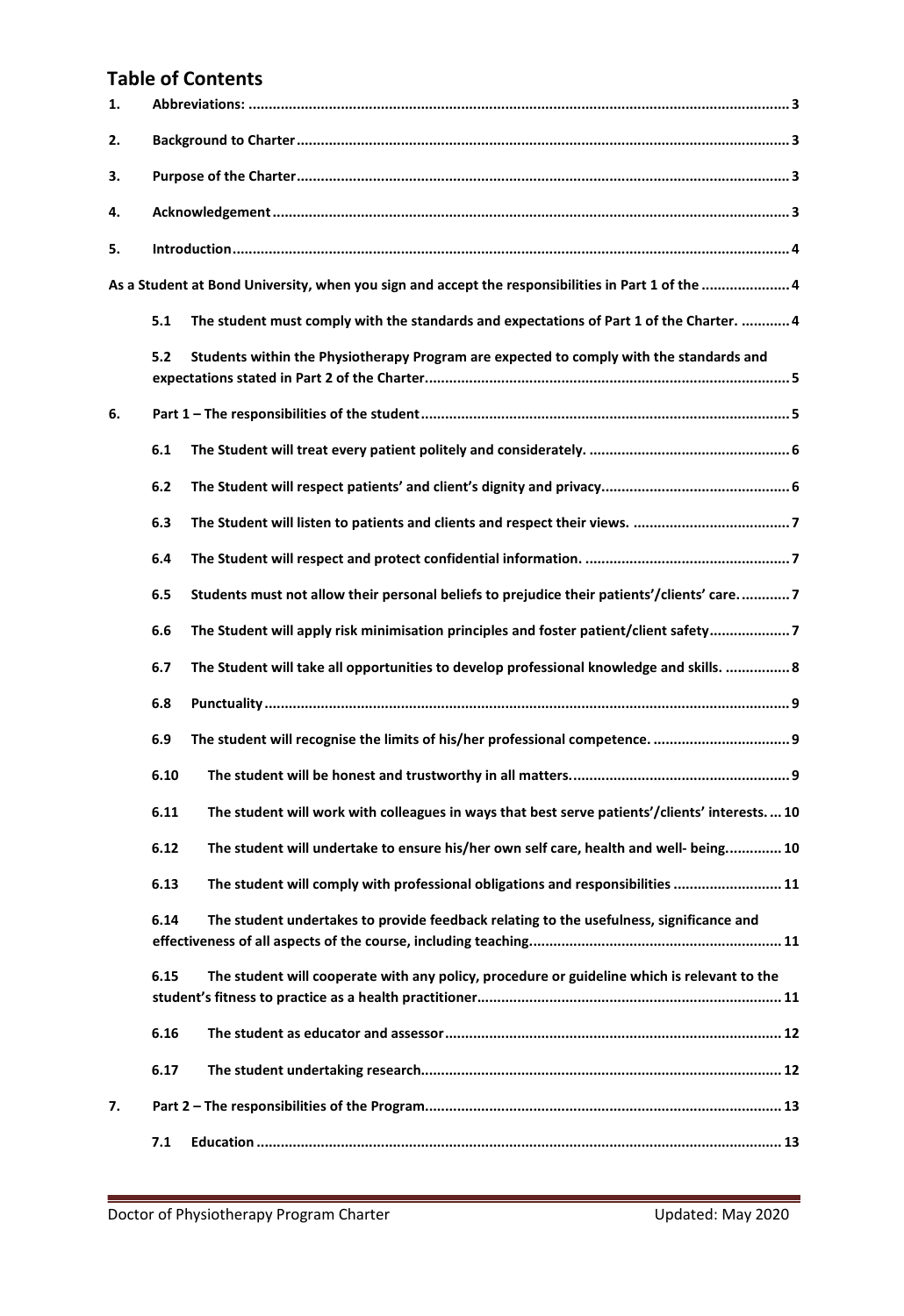|    | 7.3 |  |  |  |  |
|----|-----|--|--|--|--|
|    | 7.4 |  |  |  |  |
| 8. |     |  |  |  |  |
| 9. |     |  |  |  |  |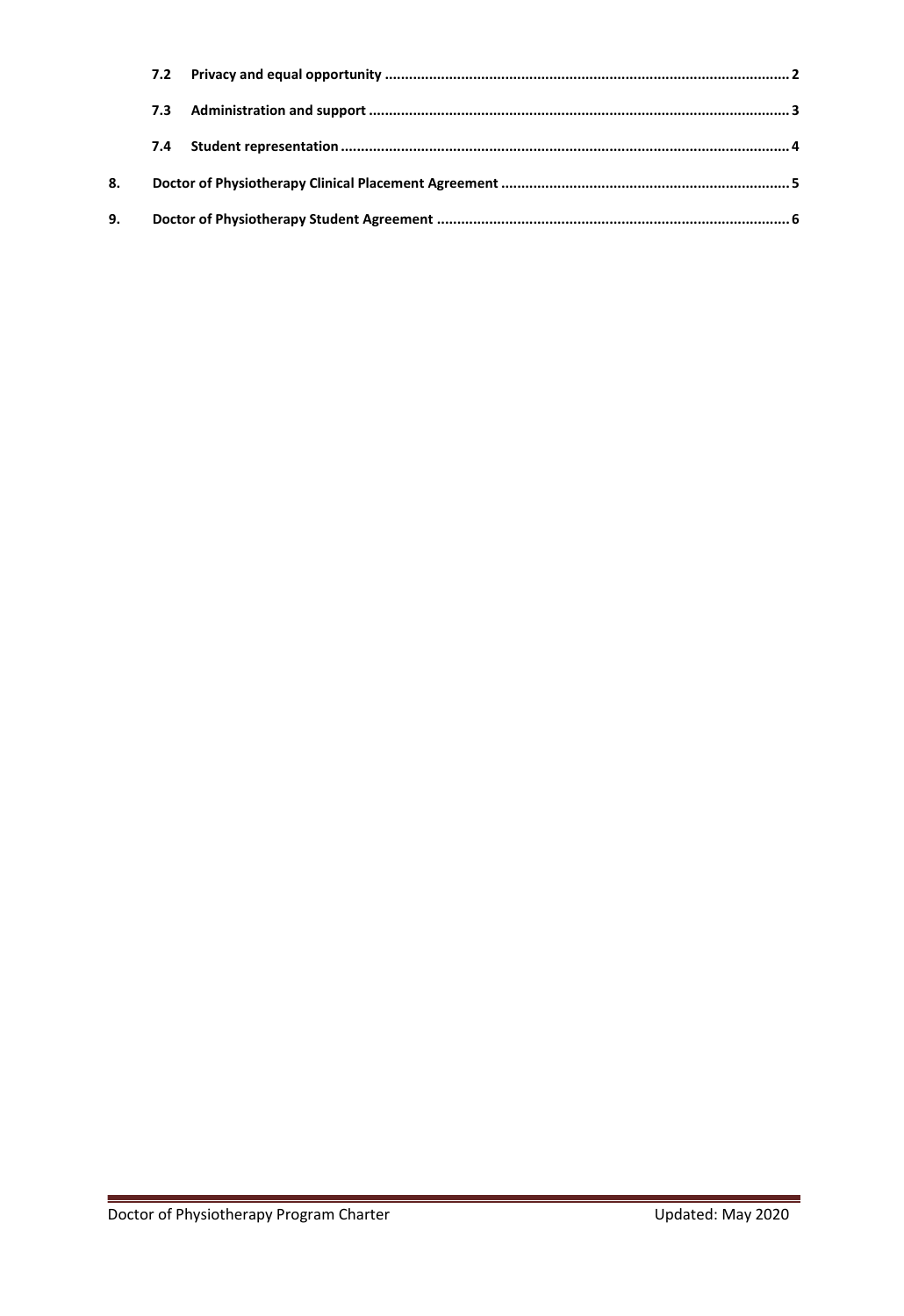## <span id="page-3-0"></span>**1. Abbreviations:**

- Faculty of Health Sciences and Medicine: Faculty
- Doctor of Physiotherapy: DPhty
- Doctor of Physiotherapy Program: Program
- Doctor of Physiotherapy Program Students: Students
- Doctor of Physiotherapy Program Charter: Charter
- Australian Physiotherapy Association: APA
- Australian Physiotherapy Council: APC
- Physiotherapy Board of Australia (PhysioBA)
- Physiotherapy practice thresholds in Australia and Aotearoa New Zealand: Physiotherapy practice thresholds
- Accreditation Standard for Physiotherapy Practitioner Programs 2016: Accreditation Standard
- The Australian Health Practitioner Regulation Agency: (AHPRA)
- Health Practitioner Regulation National Law: National Law.

# <span id="page-3-1"></span>**2. Background to Charter**

Students need to know what will be expected of them as they learn to become a physiotherapist. They also need to know what they might reasonably expect of their Program during the delivery of their education. One way to achieve this is through a Charter which identifies and articulates the responsibilities of both the Students and the staff involved in their education.

# <span id="page-3-2"></span>**3. Purpose of the Charter**

The Charter has two broad aims:

- 1. To clearly state the expectations and responsibilities for the major parties involved in the Program. The Charter is intended to be useful as a reference and framework for both the students and Faculty staff (academic and administrative).
- 2. To promote "Good Professional Practice" by incorporating a professional code of conduct for students which will remain consistent throughout their education and which students will retain as core knowledge for future practice.

*The purpose of this Charter is to establish the professional behaviours and attitudes to be embraced by Students enrolled in the Doctor of Physiotherapy (DPhty) Program at Bond University. The Program has adopted a Problem Based Learning (PBL) model of education with both the PBL tutorial and the skill acquisition (resource) sessions affording regular forums in which professional attitudes and behaviours can be fostered.*

*The expectations of behaviours and attitudes will remain consistent across the Program when you practice as a Student in multiple hospital and community clinical settings as well as following graduation.*

## <span id="page-3-3"></span>**4. Acknowledgement**

In developing our Charter, the Program acknowledges the following documents, which have been helpful as a template and guide:

- 1. **Bond University [Medical School Charter](https://bond.edu.au/files/1375/student-charter-medical-program.pdf) (January 2018)**
- 2. **[The APA Code of Conduct](https://australian.physio/sites/default/files/ABOUT-US/Governance/APA_Code_of_Conduct.pdf) (May 2017)** is one of the most important determinants of professional and ethical conduct for the physiotherapy profession in Australia. The *Code of Conduct* is a guiding document developed by physiotherapists for physiotherapists with the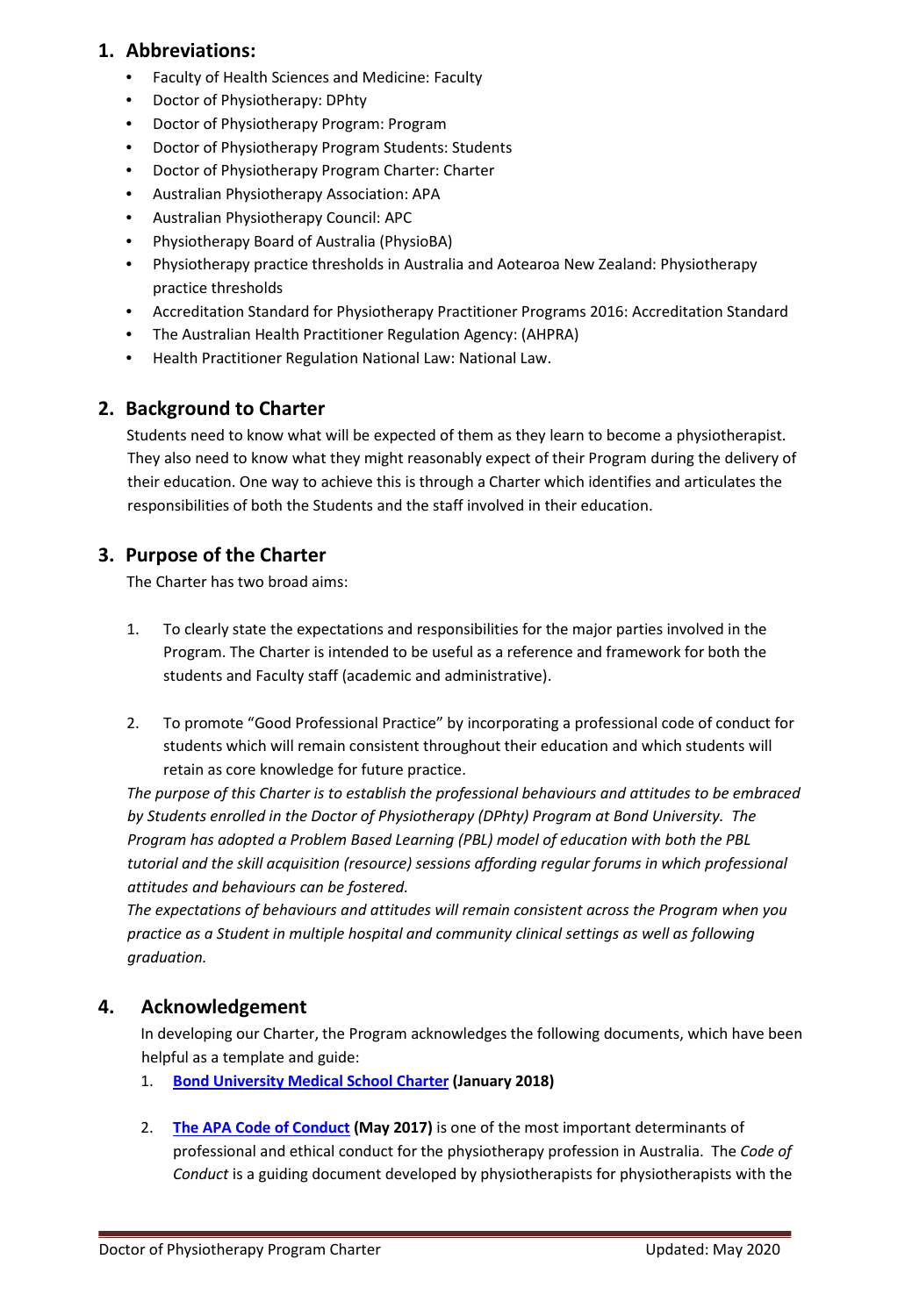health consumer at the forefront. It is a public statement about professional accountability and is binding on all members of the APA.

3. **The Code of Conduct for Registered Health Practitioners** and a series of Guidelines in partnership with the Australian Health Practitioner Regulation Agency (AHPRA) have been developed by the Physiotherapy Board of Australia (PhysioBA) to protect the public and guide the profession. PhysioBA sets policy and professional standards, and the National Registration and Notifications Committee make individual notification and registration decisions affecting individual physiotherapists.

<http://www.physiotherapyboard.gov.au/Codes-Guidelines.aspx> <http://www.physiotherapyboard.gov.au/> <http://www.ahpra.gov.au/> [https://www.physiotherapyboard.gov.au/codes-guidelines/guidelines-for-mandatory](https://www.physiotherapyboard.gov.au/codes-guidelines/guidelines-for-mandatory-notifications.aspx)[notifications.aspx](https://www.physiotherapyboard.gov.au/codes-guidelines/guidelines-for-mandatory-notifications.aspx)

4. **Physiotherapy practice thresholds in Australian and Aotearoa New Zealand (May 2015)** have been developed prepared by the PhysioBA and the Physiotherapy Board of New Zealand (PBNZ) in consultation with the physiotherapy profession. The Physiotherapy practice thresholds are intended to provide the profession (including education providers) with the expectations of the threshold competence for the knowledge, skills and attributes required for contemporary physiotherapy practice in Australia and New Zealand, which is safe and effective. The Physiotherapy practice thresholds describe the threshold competence required for initial and continuing registration as a physiotherapist in Australia and New Zealand.

## <span id="page-4-1"></span><span id="page-4-0"></span>**5. Introduction**

As a Student at Bond University, when you sign and accept the responsibilities in Part 1 of the Charter, the University agrees that it has certain responsibilities to you, which are outlined in Part 2 of the Charter. As a component of the Program, Students will be trained in associated clinical settings, both public and private. As Students in these facilities you are ambassadors for Bond University and your behaviour and professionalism must not conflict with the Bond standards, policies or procedures, nor the policies and procedures of the facility at which you are training.

# <span id="page-4-2"></span>*5.1 The student must comply with the standards and expectations of Part 1 of the Charter.*

The Codes of Conduct together with Guidelines and Standards summarise the principles that characterise good physiotherapy care with explicit standards of ethical and professional conduct expected of physiotherapists, by the professional peer group and the community. Physiotherapists have a duty to make the care of patients/clients their primary concern as well as to practice safely and effectively. Maintaining a high level of professional competence and conduct is essential for good care.

In order to graduate with a DPhty, students must meet the curriculum learning outcomes set out in the Physiotherapy Program. Students are also expected to meet the professional standards and expectations outlined by the Program and defined in the Charter. Failure to meet these standards and expectations may result in action being taken in line with the Doctor of Physiotherapy Program Rules of Assessment and Progression or through the HSM-Management of Allegations of Student Misconduct procedures. These procedures provide formal investigation of potential breaches of student professional behaviour. Links to this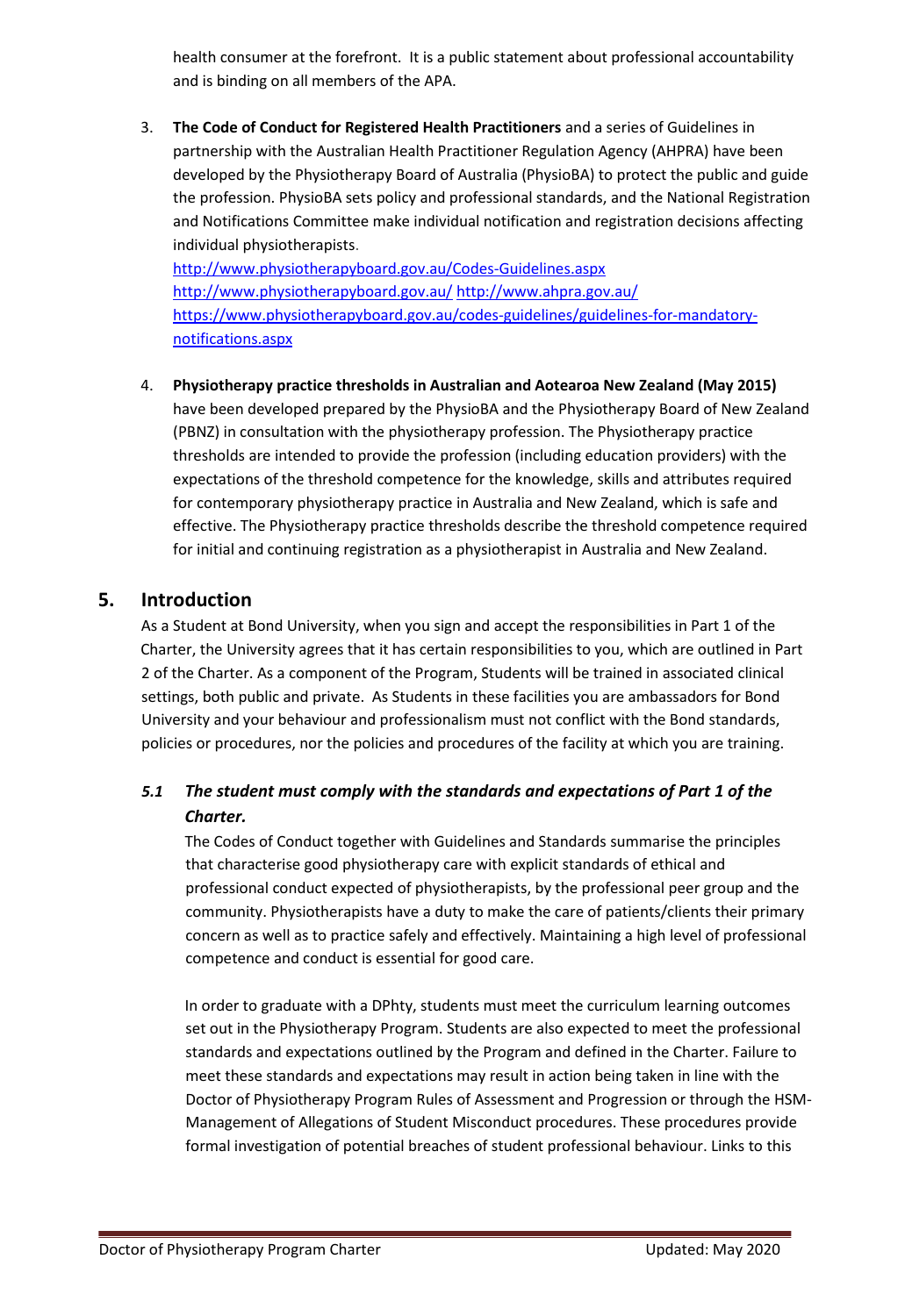policy and procedure are available on the Program website. Students should be aware of how fitness to practice issues will be handled in the Program.

In addition to the responsibilities set out in Part 1 of this Charter, students must comply with all other Bond University regulations, requirements, and policies including the Bond University Student Code of Conduct. In certain cases, action may need to be taken under those regulations and policies instead of, or as well as, under the HSM-Management of Allegations of Student Misconduct procedures.

<span id="page-5-0"></span>*5.2 Students within the Physiotherapy Program are expected to comply with the standards and expectations stated in Part 2 of the Charter.* 

The responsibilities outlined in Part 2, align with the professional requirements of PhysioBA, the Health Practitioner Regulation National Law Act, 2009 as well as the Australian Physiotherapy Council (APC). The APC set the Standards that are intended to provide the profession (including education providers) with a benchmark for the knowledge, skills and attributes of a safe and effective entry level physiotherapist and to judge the quality of the postgraduate experience.

## <span id="page-5-1"></span>**6. Part 1 – The responsibilities of the student**

The development of a sense of responsibility is critical for learning and good patient care. Students undertake the Program with the aim of becoming a physiotherapy practitioner. Whilst Students do not yet have the full duties and responsibilities that go with being a registered Physiotherapist, they are already in a privileged position as a registered Student Physiotherapist with regards to patients and those close to them. In recognition of this, Students must maintain a high standard of behaviour and show respect for all others.

By awarding a DPhty degree, a university is confirming that the graduate is fit to practise to the high professional behaviour standards that PhysioBA has set in its *Code of Conduct*. This code seeks to assist and support practitioners (including student practitioners) to deliver appropriate, effective services within an ethical framework. Practitioners (including student practitioners) have a professional responsibility to be familiar with this Code and to apply the guidance it contains. The Physiotherapy Code of Conduct can be accessed via the following website: <http://www.physiotherapyboard.gov.au/Codes-Guidelines.aspx>

In addition to the Physiotherapy Code of Conduct developed by PhysioBA, students enrolled in the Doctor of Physiotherapy Program at Bond University are required to maintain a professional code of behaviour which is consistent with the peak national body representing the physiotherapy profession in Australia, the Australian Physiotherapy Association (APA). The APA Code of Conduct establishes the basis for ethical and professional conduct which meets community expectations and justifies community trust in the standing, judgement and integrity of Physiotherapists (including student Physiotherapists). The APA Code of Conduct can be accessed via the following website:

[https://australian.physio/sites/default/files/ABOUT-US/Governance/APA\\_Code\\_of\\_Conduct.pdf](https://australian.physio/sites/default/files/ABOUT-US/Governance/APA_Code_of_Conduct.pdf)

In addition to the Code of Conduct for registered health practitioners and the APA Code of Conduct, the following statements of professional behaviour should also be practiced by the Bond University Doctor of Physiotherapy students: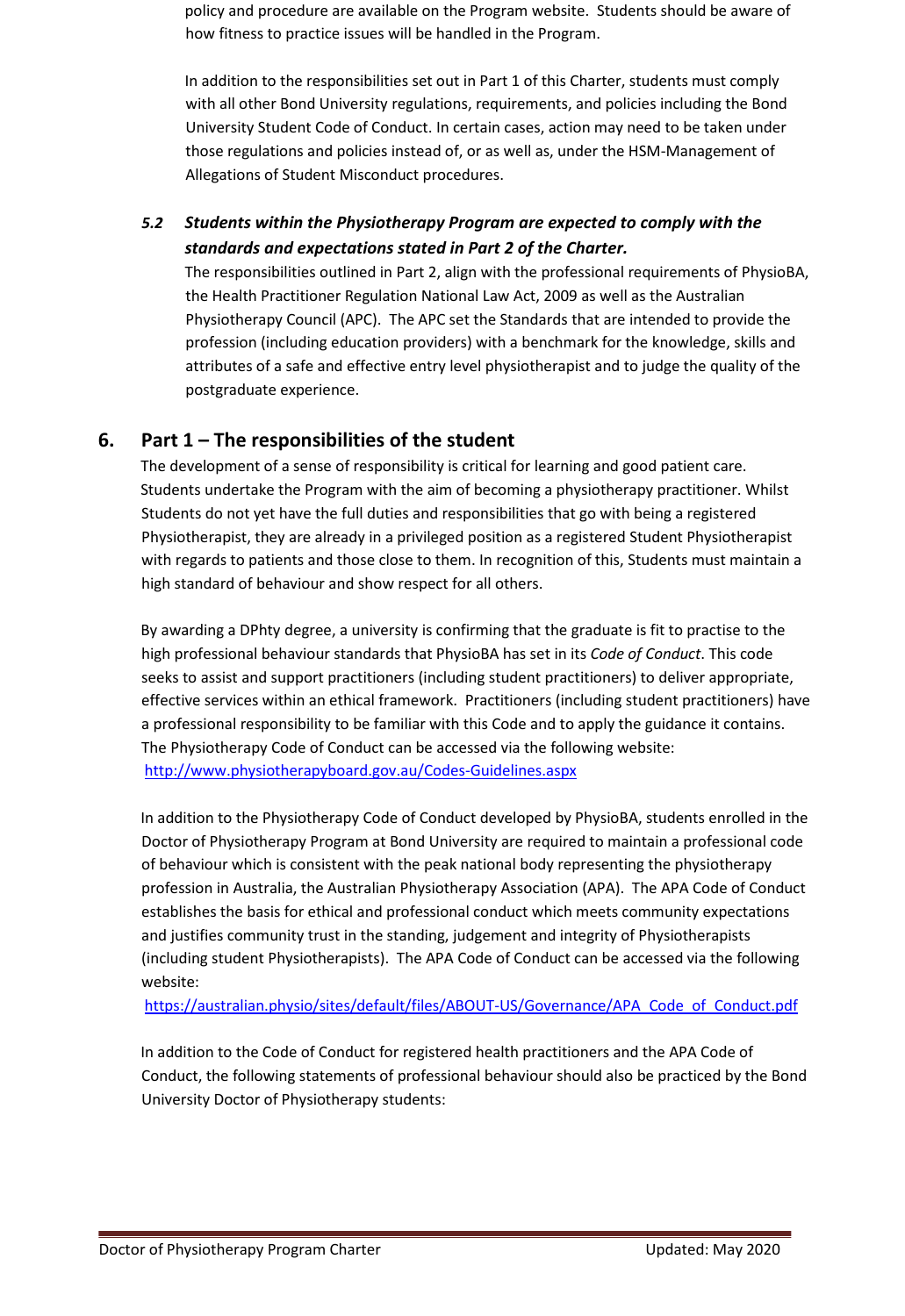# <span id="page-6-0"></span>*6.1 The Student will treat every patient politely and considerately.*  **As a Student, you will:**

- 6.1.1 Treat each patient with respect.
- 6.1.2 Make sure that the patient understands that you are a registered student and not a qualified Physiotherapist.
- 6.1.3 Make sure the patient/client has agreed to your presence and involvement.
- 6.1.4 Not continue interaction if the patient/client indicates a wish to stop.
- 6.1.5 Dress in an appropriate professional manner that enables good communication with your patients/clients.
- 6.1.6 Acknowledge that patients/clients have the right to expect that all health care workers and students should both appear and be professional.

*During your training you will come into contact with many patients/clients from a variety of backgrounds. Usually, your contact with patients/clients will be for your benefit and not theirs. It is important that you approach each patient/client with respect. As a minimum, this means that you should make sure that patients/clients understand that you are a student and that they have agreed to your presence and involvement with them. Be sensitive to their reactions and do not continue your interaction with them if they indicate that they have had enough. Students as well as physiotherapists must be prepared to respond to a patient's/client's individual needs and take steps to anticipate and overcome any barriers to communication. In some situations, this may require you to set aside your personal and cultural preferences in order to provide effective care.* 

*Consideration for your patients/clients affects how you choose to appear. Your dress and appearance should not interfere with your ability to communicate with your patients/clients and their supporters. Fashion changes but patients/clients have the right to expect that all health care workers and students appear professional and do not provide a distraction to their care. Dress which is too informal or is at the extremes of fashion may offend. Good personal hygiene and grooming is essential.* 

*Be aware that you are going to be in very close contact with patients/clients. General appearance, facial expression and other non-verbal signals are important components of good communication in the wider community. Any form of dress which interferes with this (such as covering the face or wearing excessive jewellery, make up and facial piercings) should be avoided. Compliance with hospital/clinical setting policy is required.* 

*With regard to dress code, offensive tattoos (those depicting violence, obscenity, or pornography for example) must be covered at all times. Additionally, staff should be aware that cologne and perfume can pose an environmental allergen to patients/clients, for example. It is advised that personal fragrances be minimised out of courtesy and health promotion. Hair should be clean and tied back in a way that does not contact the patient/client at any time. Facial hair must be groomed and should not be at a length wear it makes contact with patients/clients at any time.*

# <span id="page-6-1"></span>*6.2 The Student will respect patients' and client's dignity and privacy.*  **The Student will:**

- 6.2.1 Address patients/clients in a professional way.
- 6.2.2 Endeavour to preserve the patient's/client's dignity at all times.
- 6.2.3 Attempt to ensure the patient's/client's privacy at all times.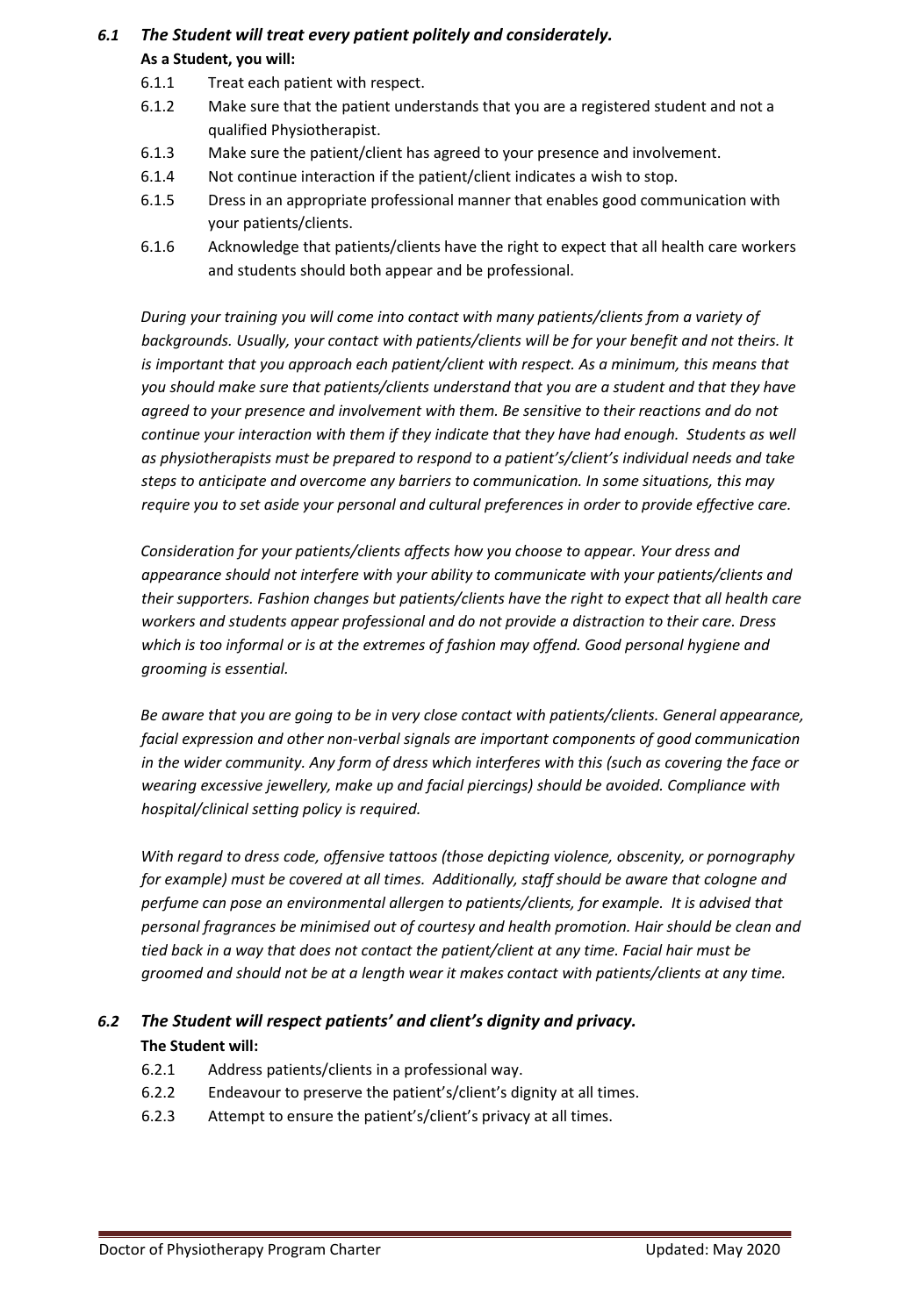*Remember, patients/clients are human beings not museum exhibits. Always ensure that the patient's/client's dignity is preserved in the manner in which you address them. Err on the side of formality rather than familiarity unless the patient gives you specific permission to be more informal. Take care when examining a patient not to embarrass them by over-exposure. The level of acceptable exposure varies from individual to individual. Be aware of the wishes of your patient/client in this regard.* 

### <span id="page-7-0"></span>*6.3 The Student will listen to patients and clients and respect their views.*

*It is easy to turn history taking into an interrogation, but a consultation is a two-way process. Do not allow yourself to ignore what the patient/client has to say. As a Student you will initially have opportunities to practise communication skills with standardised patients/clients. In the clinical years you will be expected to use your communication skills in a sensitive and respectful way to enhance patient/client care.* 

# <span id="page-7-1"></span>*6.4 The Student will respect and protect confidential information.*  **The Student will not:**

- 6.4.1 Intentionally divulge information concerning a patient/client to anyone not directly involved in the patient's/client's care.
- 6.4.2 Discuss his/her patients/clients in a public place and will take other precautions to ensure that she/he does not inadvertently pass on information regarding a patient/client.

#### **The student will:**

6.4.3 Ensure that all patient/client personal details are de-identified for case presentations and discussions

*As a Student you will have access to information about patients/clients, which they will expect to be kept confidential. Some of this you will obtain directly from patients/clients or their relatives when you take histories. Other information will be available to you because you are given access to the patient's/client's medical records as part of your training. This information should not be deliberately divulged to anyone who is not directly involved in the patient's/client's care. You should also take care not to inadvertently pass on information about a patient/client. Think about whom else may see your report or hear your conversations. You should not discuss your patients/clients in a public place, and you should be aware of the potential risk to confidentiality of sharing emails or social networking sites such as Facebook and Twitter. Please refer to the National Board policy for registered health practitioners Social Media Policy which can be found at:*

<https://www.physiotherapyboard.gov.au/Codes-Guidelines/FAQ/Social-media-guidance.aspx>

<span id="page-7-2"></span>*6.5 Students must not allow their personal beliefs to prejudice their patients'/clients' care.* 

*Students will care for patients/clients irrespective of their views about patients' lifestyles, culture, religion and beliefs, race, colour, gender, sexuality, disability, age, nationality, or social or economic status. You are entitled to hold any beliefs that you wish but you must not allow these to interfere with your care of patients/clients.* 

## <span id="page-7-3"></span>*6.6 The Student will apply risk minimisation principles and foster patient/client safety*

- 6.6.1 The Student will strive for high standards in his/her professional life and his/her conduct should demonstrate a commitment to minimising risk for patients/clients whilst maximising outcomes.
- 6.6.2 The Student will foster patient/client safety by adhering to the infection control principle of "Clean hands save lives". Hand Hygiene Australia website:<https://www.hha.org.au/>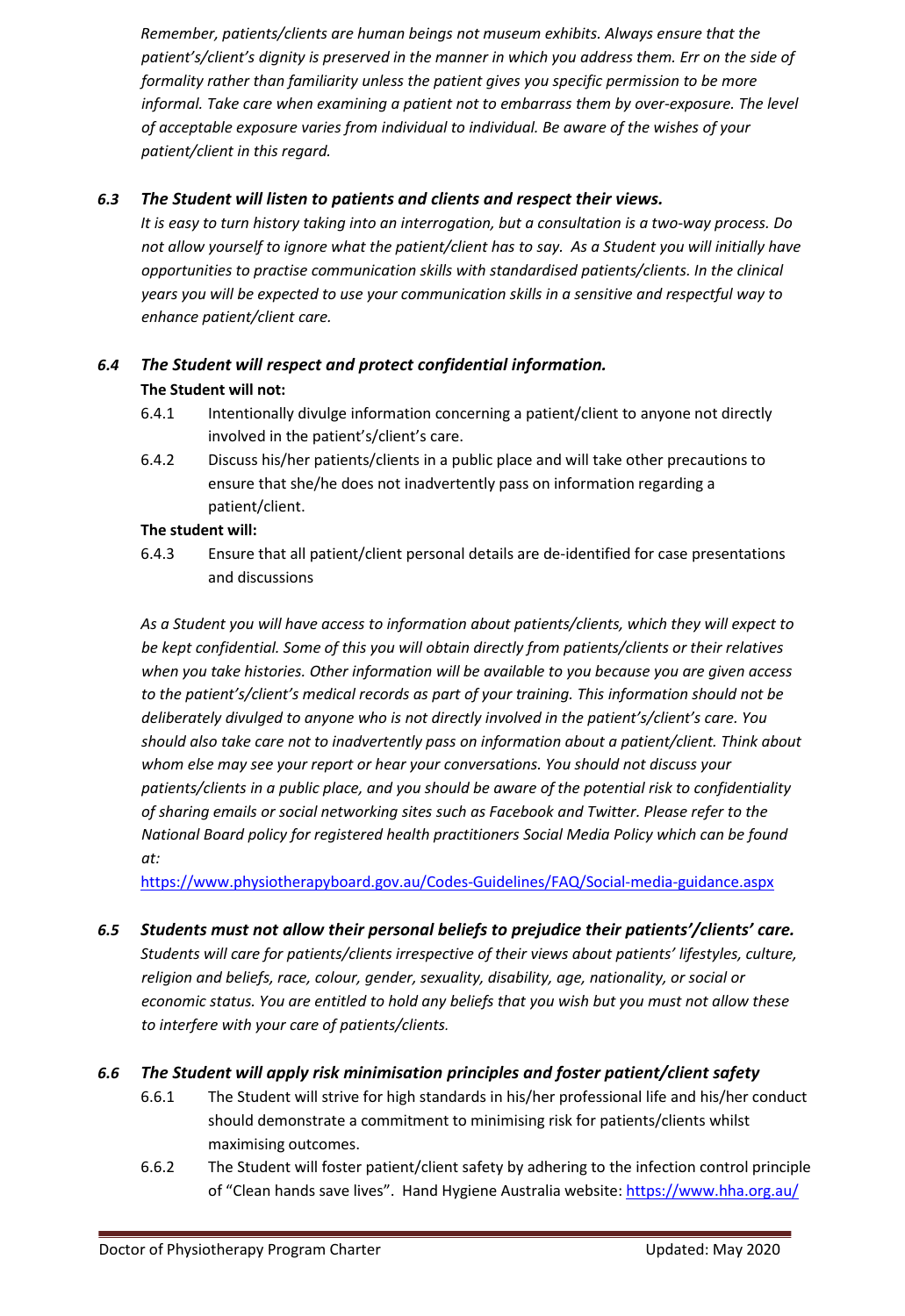6.6.3 The Student will act quickly to protect patients/clients from risk if he/she has a genuine belief that they or a colleague may not be fit to practise and the Student will immediately report any concerns to a senior member of academic staff so that their and the universities' obligations under the Health Practitioner Regulation National Law Act 2009, which requires practitioners, employers and education providers to report 'notifiable conduct' as defined in section 140 of the National Law, to AHPRA in order to prevent the public being placed at risk of harm. The Health Practitioner Regulation National Law (Queensland) can be found at:

[https://www.legislation.qld.gov.au/view/html/inforce/current/act-2009-045#](https://www.legislation.qld.gov.au/view/html/inforce/current/act-2009-045)

*You may see a health professional or a fellow student behaving in a way that could result in harm to patients. You should discuss this immediately with a senior academic (Health Professional) in the DPhty program. It may be uncomfortable to be in such a position but it is important and it is your professional duty not to ignore behaviour if you know it to be dangerous or reckless or causing risk of harm to patients/clients in any way. It is a requirement of the Health Professional you bring your concerns to, to follow the Guidelines for mandatory notifications which can be found at:*

[https://www.physiotherapyboard.gov.au/codes-guidelines/guidelines-for-mandatory](https://www.physiotherapyboard.gov.au/codes-guidelines/guidelines-for-mandatory-notifications.aspx)[notifications.aspx](https://www.physiotherapyboard.gov.au/codes-guidelines/guidelines-for-mandatory-notifications.aspx)

## <span id="page-8-0"></span>*6.7 The Student will take all opportunities to develop professional knowledge and skills.*  **The Student will be expected to:**

- 6.7.1 Attend all compulsory teaching sessions. This helps you maximise your preparation/readiness for the clinical phase and enables you to grow as a Student.
- 6.7.2 Request approval for absences (planned and unplanned) from the Subject Convenor.

*You are required to complete a "Request for an Approved Absence Form" to explain your absence and to demonstrate how you plan to address the coursework that you have missed, or in the case of planned absence, will miss.* 

- *The reason for your planned/unplanned absence and your plan to address the missed learning opportunities are to be stated.*
- *Supporting documents (e.g. medical certificate) should be sighted by or provided to your Subject Convenor who will forward the documentation to the Head of Program for sign off and recording.*
- *It will be the responsibility of the Student to seek knowledge and skills from the peer group should specific sessions be missed. Your educator can only be supportive if these guidelines are followed.*
- *There are several acceptable grounds for requesting approved absences:* 
	- o *Illness, accident, family bereavement/funeral attendance, special religious occasions and representative sporting events at a state, national or international level (in accordance with Bond University Policy)*
	- o *Unplanned absence:*

▪ *You have five (5) calendar days to submit the required documents, including medical certificates which must be completed using the approved Bond University Medical Certificate.* 

- o *Planned absence* 
	- *You are required to give a minimum of ten (10) calendar days' notice in advance of the scheduled activity/event.*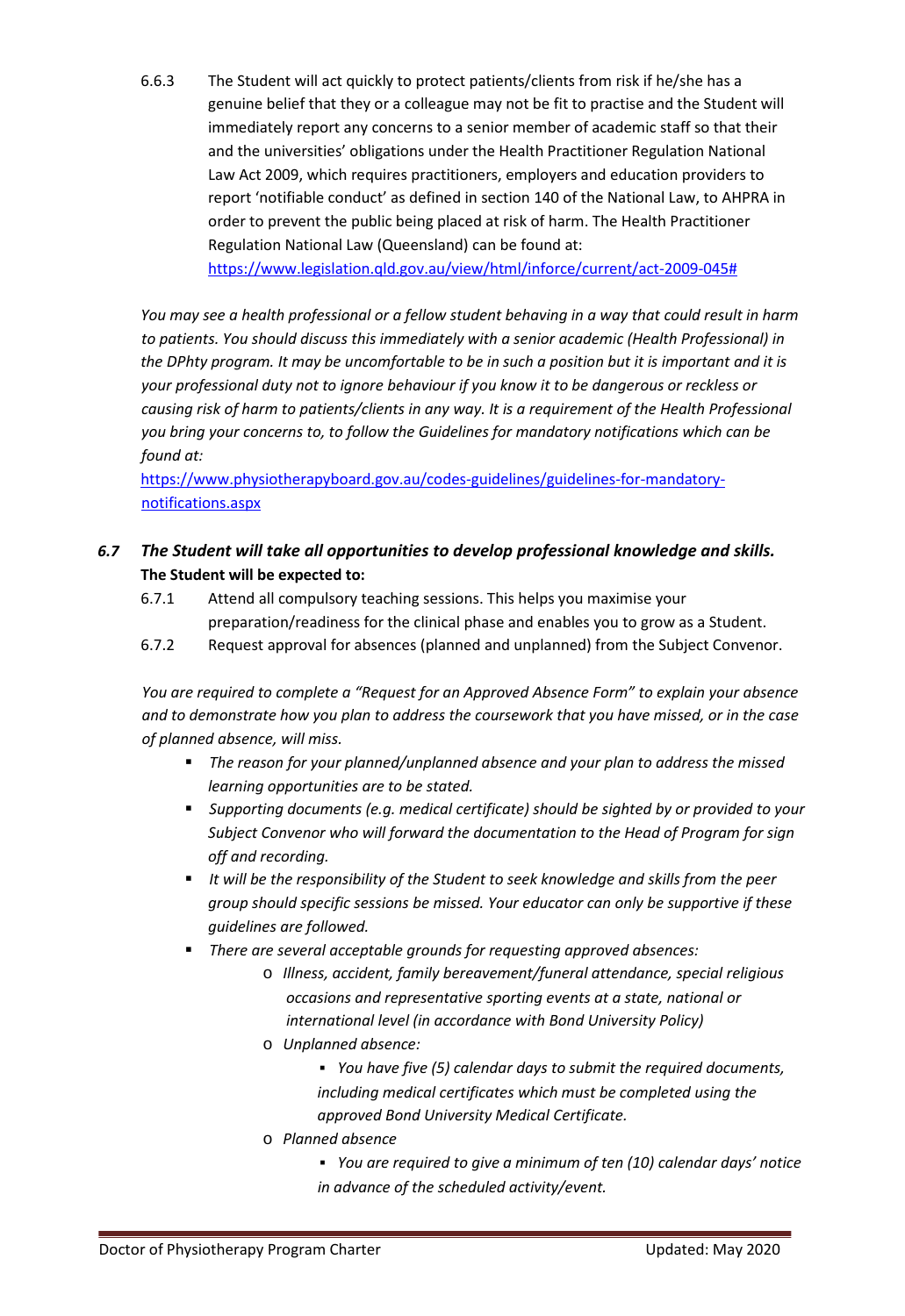- *Your Subject Convenor will monitor your absence from learning activities/opportunities and if recurrent absences occur, potentially interfering with learning, will raise this issue with the Head of Program for attention.*
- *Early departure from any session is not acceptable unless there is an extenuating circumstance provided to your Subject Convenor or the specific educator taking the session.*
- *Leaving early from scheduled timetabled sessions for work reasons is not acceptable.*
- *Walk in/walk out behaviour is not acceptable.*

### <span id="page-9-0"></span>*6.8 Punctuality*

### **The Student will be expected to:**

- 6.8.1 Complete and submit course work and assignments on time.
- 6.8.2 Be conscientious in his/her approach to self-directed learning.
- 6.8.3 Endeavour to contribute effectively to any learning group of which he/she is a part and share your learning and knowledge with your peers.
- 6.8.4 Respond positively to reasonable feedback on his/her performance and achievements.
- 6.8.5 Immediately inform the Faculty of factors that might affect his/her performance so that appropriate action can be taken.
- 6.8.6 Carry out examinations (including intimate examinations where necessary and when a chaperone is present) on patients of both sexes.

*Keeping your professional knowledge and skills up to date is essential. At this stage you are acquiring knowledge and skills rather than maintaining them, but the principle is the same. Learning is a professional duty. Reading up on the patients you have seen and practising your clinical skills is an essential part of your life as long as you remain within the physiotherapy profession. Failure to attend compulsory teaching sessions is considered by the program to be a breach of professional standards.* 

## <span id="page-9-1"></span>*6.9 The student will recognise the limits of his/her professional competence.*

6.9.1 The student will not hesitate to ask for help and advice when needed.

*This may appear obvious to you but there is a temptation to undertake tasks or give advice beyond your level of competence or outside your scope of practice. If in doubt- ask for help.* 

## <span id="page-9-2"></span>*6.10 The student will be honest and trustworthy in all matters.*

6.10.1 All forms of academic cheating and plagiarism are unacceptable and may result in disciplinary proceedings and encompasses all forms of academic dishonesty, including cheating, or doing anything which may assist a person to cheat, in relation to assessment. Academic integrity is vital to learning, teaching and research at the University.

#### **As a student you will:**

- 6.10.1.1 Familiarise yourself with the principles of academic integrity both generally and for your discipline or program.
- 6.10.1.2 Act in accordance with the principles of academic integrity in their learning and research. For example, by:
	- not cheating in examinations or other forms of assessment;
	- not helping others to cheat in examinations or other forms of assessment;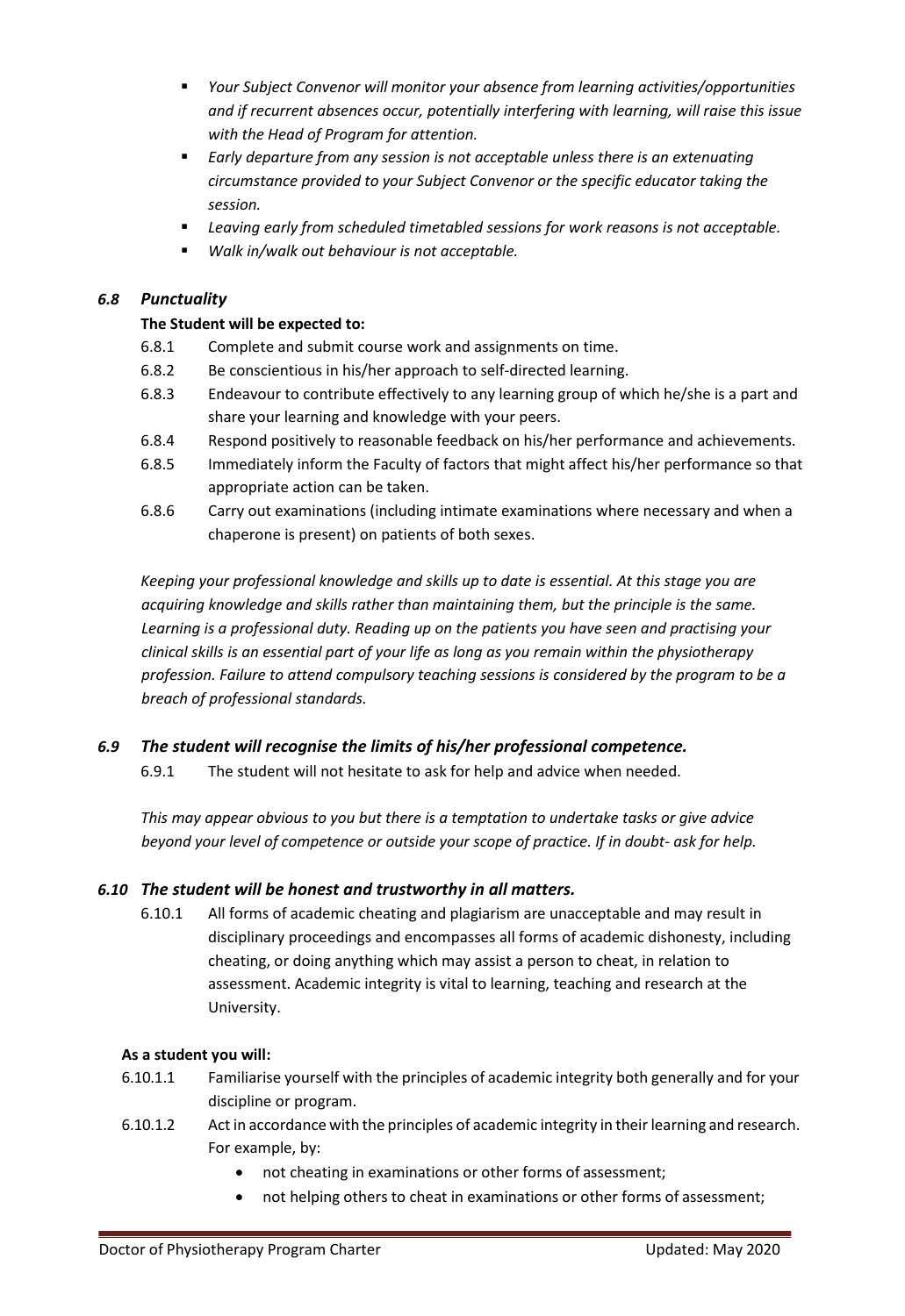- only submitting work which properly acknowledgesthe ideas or words of others and which is otherwise their own work;
- not lending original work to other students for any reason;
- ensuring that the findings of their research are interpreted and presented appropriately and based on accurate data.

e.g. Plagiarism - the act of misrepresenting as one's own original work:

- another person's ideas, interpretations, words, or creative works; and/or
- one's own previous ideas, interpretations, words, or creative work without acknowledging that it was used previously (i.e., self-plagiarism).

These ideas, interpretations, words, or works may be found in published and unpublished documents, print and/or electronic media, designs, music, sounds, images, photographs or computer codes, or gained through working in a group.

6.10.1.3 Seek advice from academic or support staff if they are unsure whether their actions comply with academic integrity principles.

*If you are not trustworthy in your academic life, it will be difficult to be seen as trustworthy in the clinical setting.*

6.10.2 The student will be truthful at all times in the clinical setting.

*Be honest and trustworthy. This applies to your clinical encounters and has wider implications. If you are not trustworthy in your Academic life it will be difficult to be trustworthy in the clinical setting. Students should refer to Bond University Policies and Regulations on Plagiarism. In the clinical setting students must be truthful about their involvement with patient/client care. If you have not seen the patient/client, it is unprofessional to claim that you have. If you are given a task and have not performed this task it is unprofessional to claim that you have.*

[University Academic Integrity Policy](https://bond.edu.au/files/2921/TLR402.pdf) (TLR 4.02) an[d Bond University's Handbook of Regulations Part 3 Discipline](https://bond.edu.au/files/676/Student%20Handbook.%20Part%203%3A%20Discipline%20Regulations.pdf)  **[Regulations](https://bond.edu.au/files/676/Student%20Handbook.%20Part%203%3A%20Discipline%20Regulations.pdf)** 

## <span id="page-10-0"></span>*6.11 The student will work with colleagues in ways that best serve patients'/clients' interests.* **The student will:**

- 6.11.1 Acknowledge that health care is dependent on effective co-operation between all members of the team.
- 6.11.2 Maintain good professional relationships and collaborative practices with the other health professionals caring for the patient/client.
- 6.11.3 Treat other healthcare professionals & allied healthcare staff with respect
- 6.11.4 Treat Faculty/University staff (academic & administrative) with respect
- 6.11.5 Treat fellow students with respect and work cooperatively and collaboratively with them.

*Effective Health care is dependent on active co-operation and collaboration between all members of the team. Even as a student you must ensure that you maintain positive relationships with the other health professionals caring for the patient/client.* 

## <span id="page-10-1"></span>*6.12 The student will undertake to ensure his/her own self care, health and well- being.*

- 6.12.1 The student will recognise the effects of physical and psychological stressors on his/her ability to care for patients/clients and take steps to ensure his/her own self care, health (physical, mental and emotional) and wellbeing.
- 6.12.2 The student will aim to seek independent objective healthcare advice, preferably from their own general practitioner, and avoid the risks of self-diagnosis and self-treatment.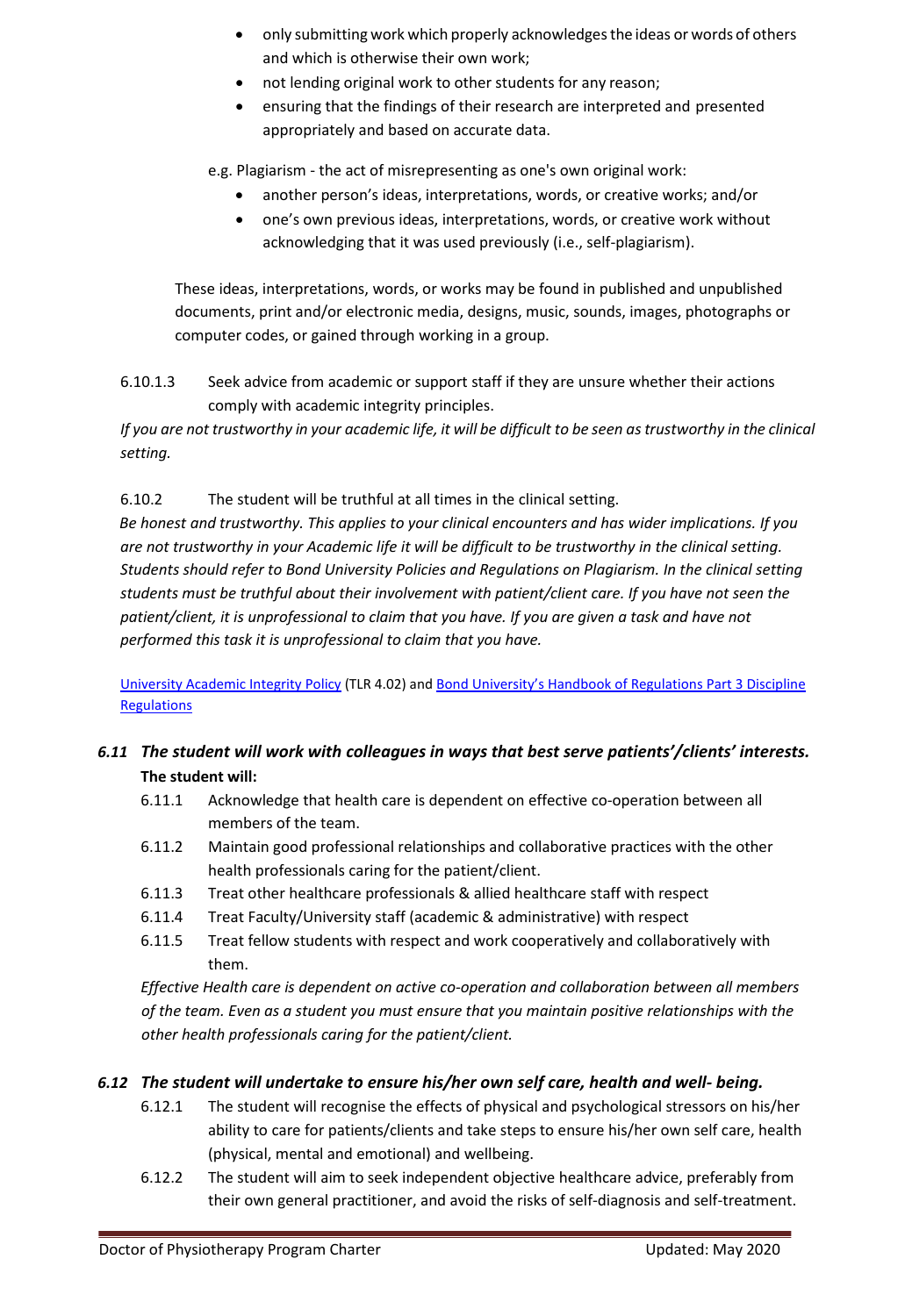# <span id="page-11-0"></span>*6.13 The student will comply with professional obligations and responsibilities*  **The student will:**

- 6.13.1 Comply with mandatory immunisation requirements of the faculty and the clinical settings and provide documentation of immunisation status when requested.
- 6.13.2 Report infectious, communicable or notifiable diseases to their Faculty compliance officer.
- 6.13.3 Report any health condition or impairment to their Subject Convenor which could affect performance or judgement or pose any risk to patients/clients, peers or the public.
- 6.13.4 Maintain appropriate professional boundaries
- 6.13.5 NOT use the professional relationship to develop any sexual or exploitative relationship with a patient/client or staff member where a conflict of interest may exist.

# <span id="page-11-1"></span>*6.14 The student undertakes to provide feedback relating to the usefulness, significance and effectiveness of all aspects of the course, including teaching.*

6.14.1 The student will complete such evaluation tools as are agreed between the Faculty and the student body (e.g., eTEVALS, Clinical feedback surveys and Clinical Debriefing sessions).

*The DPhty program makes every effort to ensure that the Program you are undertaking is of the highest quality by a process of continuous quality enhancement. If this is to be effective, the program needs timely and honest feedback on the course highlighting what worked well and what needs to be changed. Your opinion is important.* 

# <span id="page-11-2"></span>*6.15 The student will cooperate with any policy, procedure or guideline which is relevant to the student's fitness to practice as a health practitioner.*

6.15.1 The student will adhere to Australian Federal and State laws and understand that any breach of these laws these laws may be dealt with through the HSM – Management of Allegations of Student Misconduct procedures, may be reported to AHPRA and may become a criminal matter.

Students are expected to be law-abiding citizens in both their working and private lives. In Section 140 of the Health Practitioner Regulation National Law, a list of notifiable conduct issues is defined and includes:

- a) Practising the profession of physiotherapy while intoxicated by alcohol or drugs;
	- a. The word 'intoxicated is not defined in the National Law, so the word has its ordinary meaning of 'under the influence of alcohol or drugs'.
- b) Engaging in sexual misconduct in connect with the practice of physiotherapy;
	- a. Engaging in sexual activity with a current patient/client will constitute sexual misconduct in connection with the practice of physiotherapy by the student, regardless of whether the patient or client consented to the activity or not. This is because of the power imbalance between practitioners and their patients/clients.
	- b. Sexual misconduct also includes making sexual remarks, touching patients/clients in a sexual way, or engaging in sexual behaviour in front of a patient/client.
- c) Placing the public at risk of substantial harm in the student's practice of physiotherapy because the student has an impairment;
	- a. In relation to a student, 'impairment' is defined under section 5 of the National Law as 'a physical or mental impairment, disability, condition or disorder (including substance abuse or dependence) that detrimentally affects or is likely to detrimentally affect the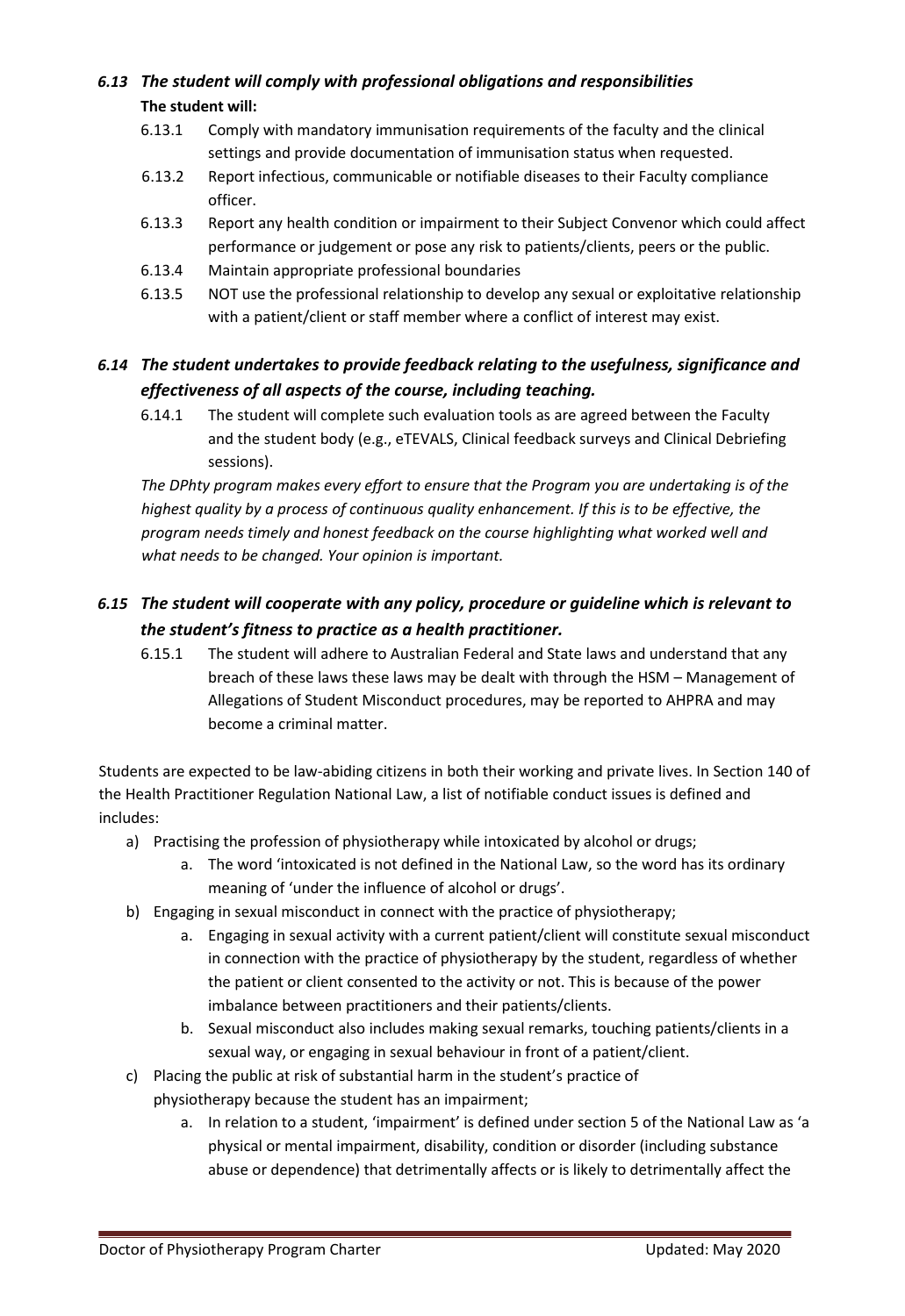person's capacity to undertake clinical training or practise the profession of Physiotherapy'.

- b. 'Substantial harm' has its ordinary meaning: that is, considerable harm such as a failure to correctly or appropriately diagnose or treat because of the impairment.
- d) Placing the public at risk of harm because the student has practised physiotherapy in a way that constitutes a significant departure from accepted professional standards.
	- a. The term 'accepted professional standards' requires knowledge of the physiotherapy practice thresholds and a judgement about whether there has been a significant departure from them.
	- b. The difference from accepted professional standards must be significant. The term 'significant' means important, or of consequence. Professional standards cover not only clinical skills but also other standards of professional behaviour. A significant departure is one which is serious and would be obvious to any reasonable practitioner.
	- c. The risk of harm does not need to be a substantial risk, as long as the practitioner's practice involves a significant departure from accepted professional standards. For example, a clear breach of the health profession's code of conduct which places the public at risk of harm would be considered a notifiable conduct issue.

*Criminal history checking is an element of assessing a student's "fitness to practice". Failure to disclose a criminal history or make misleading or false information about a criminal history is treated as a very serious matter with heavy penalties. It is important for students to be aware that a criminal record is taken seriously and become familiar with the reporting obligations that are required of them.*

### <span id="page-12-0"></span>*6.16 The student as educator and assessor*

6.16.1 The student may be involved with near-peer education and/or peer assessment *It is part of good health professional practice to contribute to these activities and provide support, assessment and feedback for colleagues. At no time should you as a student be entirely responsible for the physiotherapy education of your peers.*

#### **The student will:**

- 6.16.2 Seek to develop the skills, attitudes and practices of an effective educator, whenever involved in educating.
- 6.16.3 Be honest, objective and constructive when assessing the performance of colleagues.

## <span id="page-12-1"></span>*6.17 The student undertaking research*

6.17.1 The student that undertakes research will adhere to guidelines issued in accordance with the National Health and [Medical Research Council Act 1992](https://www.nhmrc.gov.au/about-us/publications/national-statement-ethical-conduct-human-research-2007-updated-2018) and the [Bond](https://bond.edu.au/files/955/TLR506.pdf)  University Research [Code of Conduct Policy \(TLR 5.06\)](https://bond.edu.au/files/955/TLR506.pdf) when undertaking research involving humans, their tissue samples or their health information.

*Research is vital in improving the quality of healthcare and reducing uncertainty for patients/clients now and in the future, and in improving the health of the population as a whole.*

- 6.17.2 The student will adhere to research ethics when involved in the design, organisation, conduct or reporting of health research involving humans as it brings particular responsibilities that include;
	- According to participants the respect and protection that is due to them.
	- Acting with honesty and integrity.
	- Ensuring that any protocol for human research has been approved by the Human Research Ethics Committee.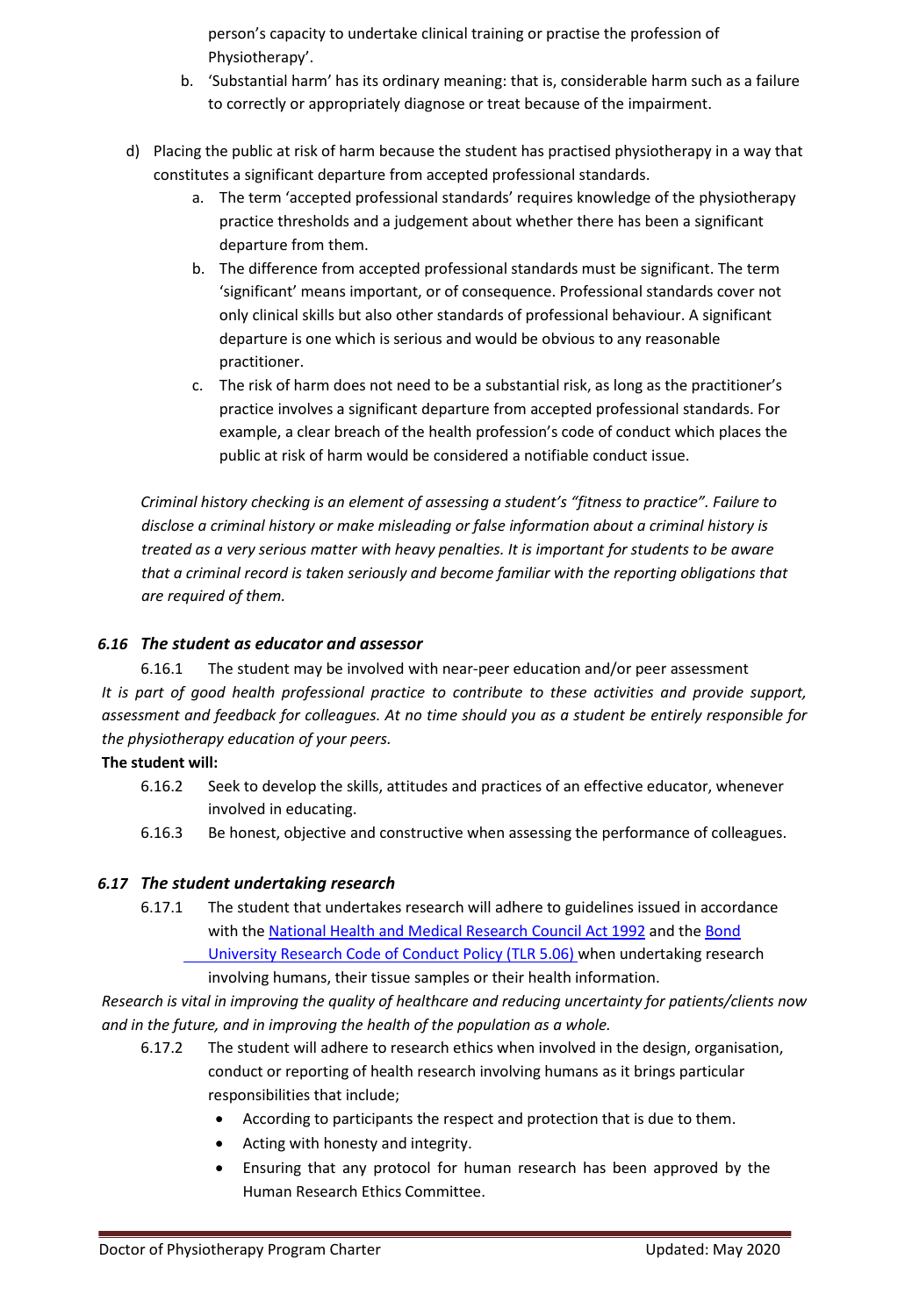- Ensuring that human participation is voluntary and based on an adequate understanding of sufficient information about the purpose, methods, demands, risks and potential benefits of the research.
- Ensuring that any dependent relationship between researchers and participants is considered in the recruitment of people as research participants.
- Adhering to the approved research protocol.
- Respecting the entitlement of research participants to withdraw from any research at any time and without giving reasons.
- Adhering to the guidelines regarding publication of findings, authorship and peer review.

For more information students should refer to*: th[e Bond University Research Code of Conduct Policy](https://bond.edu.au/files/955/TLR506.pdf) [\(TLR 5.06\)](https://bond.edu.au/files/955/TLR506.pdf)*

# <span id="page-13-0"></span>**7. Part 2 – The responsibilities of the Program**

In accepting a place in the Physiotherapy Program students are expected to comply with certain responsibilities, which are outlined in Part 1 of the Charter. These responsibilities are in accordance with the 'Code of Conduct for Registered Health Practitioners' set out by the Physiotherapy Board of Australia (AHPRA), the Physiotherapy practice thresholds and the associated Accreditation Standard for Physiotherapy Practitioner Programs (Accreditation Standard). These responsibilities also take into consideration the requirement that the Program expects to graduate students who are fit and competent to practise Physiotherapy. In return, the student can expect that the Program will undertake to fulfil its responsibility to provide education, training and facilities through which the student can reach the necessary outcomes to achieve a respected and valued Doctor of Physiotherapy (DPhty) qualification.

## <span id="page-13-1"></span>*7.1 Education*

#### **The DPhty Program shall:**

- 7.1.1 Provide high quality teaching and training in clinical and non-clinical settings.
- 7.1.2 Provide high quality learning experiences that are challenging and stimulating which aim to address the Physiotherapy practice thresholds.
- 7.1.3 Ensure that the course is relevant and led by individuals qualified to teach and educate students.
- 7.1.4 Provide a level of training whereby, upon an individual's satisfactory completion of the course, the minimum standards attained will competently meet the Physiotherapy practice thresholds and comply with the professional expectations of the regulatory body (Australian Physiotherapy Council - APC) in order to meet the Accreditation Standard.

*Table 1 outlines the Physiotherapy practice thresholds in Australia and Aotearoa New Zealand (2015), which are intended to provide the profession (including education providers) with a benchmark for the knowledge, skills and attributes of a safe and effective entry-level physiotherapist. The Doctor of Physiotherapy Program is obliged to ensure that upon successful completion of the degree, students are able to achieve the Physiotherapy practice thresholds. The Program undertakes a quality control process via annual monitoring of course content and delivery, by the APC to ensure high quality education for DPhty students that is relevant to the Physiotherapy practice thresholds. The APC set the Accreditation Standard for Physiotherapy Practitioner Programs (endorsed by PhysioBA) and the Program is under an obligation to comply with APC recommendations relevant to meeting the Accreditation Standard. This is assessed via the APC's quality assurance assessment and visiting process, but it is also a proactive duty of*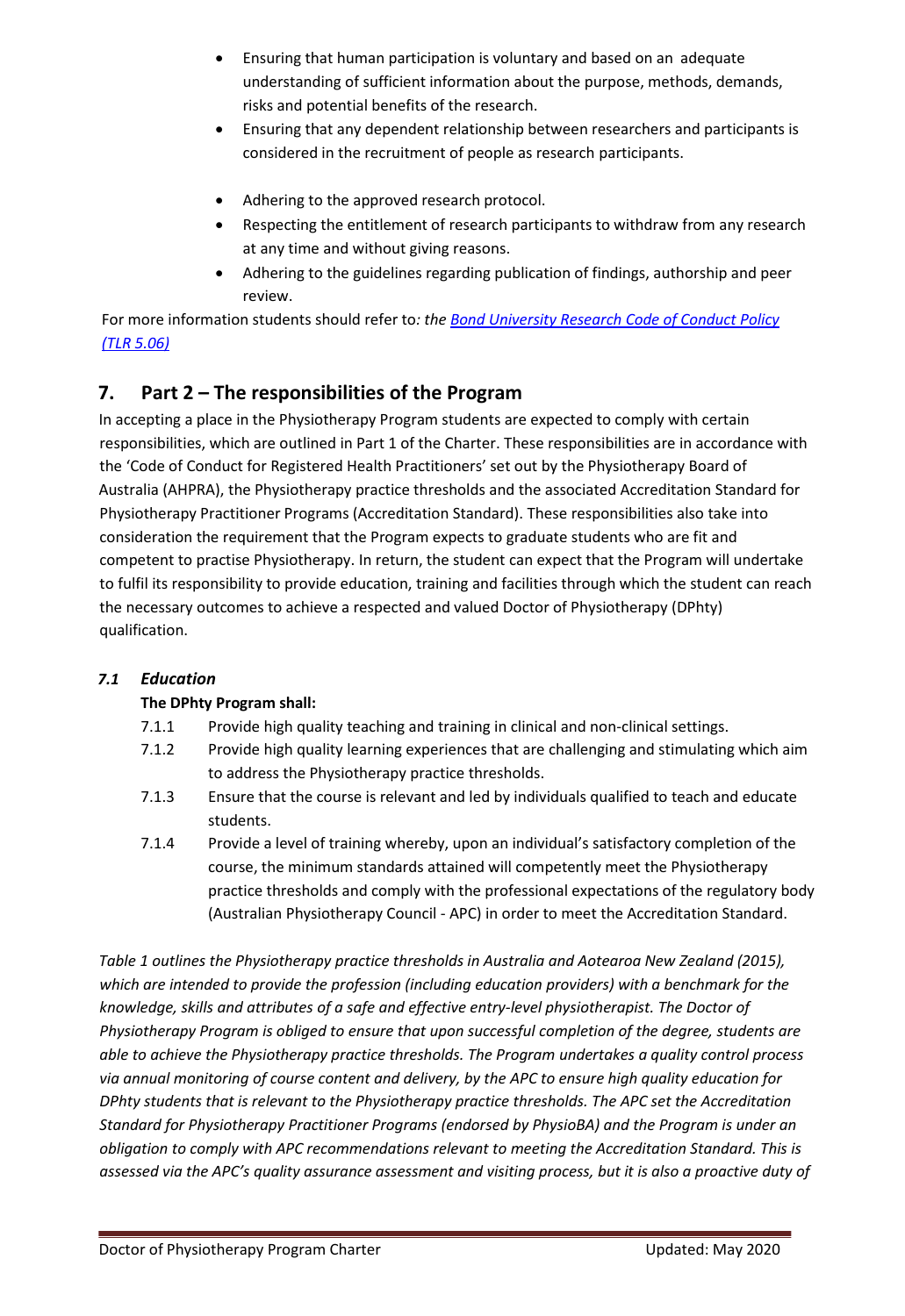*the Faculty to teach and educate to this Standard. When applicable, students should be involved in quality assurance processes in order to aid the provision of consistent and high-quality training.*

| Role                              | <b>Key competencies</b>                                                                                                                                                                |  |  |  |  |  |
|-----------------------------------|----------------------------------------------------------------------------------------------------------------------------------------------------------------------------------------|--|--|--|--|--|
|                                   | Registered physiotherapists in Australia and Aotearoa New Zealand are able to:                                                                                                         |  |  |  |  |  |
| 1. Physiotherapy<br>practitioner  | 1.1 plan and implement an efficient, effective, culturally responsive and client-<br>centred physiotherapy assessment                                                                  |  |  |  |  |  |
|                                   | 1.2 involve the client and relevant others in the planning and implementation of safe<br>and effective physiotherapy using evidence-based practice to inform decision-<br>making       |  |  |  |  |  |
|                                   | 1.3 review the continuation of physiotherapy and facilitate the client's<br>optimal participation in their everyday life                                                               |  |  |  |  |  |
|                                   | 1.4 advocate for clients and their rights to health care                                                                                                                               |  |  |  |  |  |
| 2. Professional and<br>ethical    | 2.1 comply with legal, professional, ethical and other relevant standards, codes<br>and guidelines                                                                                     |  |  |  |  |  |
| practitioner                      | 2.2 make and act on informed and appropriate decisions about acceptable<br>professional and ethical behaviours                                                                         |  |  |  |  |  |
|                                   | 2.3 recognise the need for, and implement, appropriate strategies to manage their<br>physical and mental health resilience                                                             |  |  |  |  |  |
| 3. Communicator                   | 3.1 use clear, accurate, sensitive and effective communication to support the<br>development of trust and rapport in professional relationships with the client and<br>relevant others |  |  |  |  |  |
|                                   | 3.2 record and effectively communicate physiotherapy assessment findings,<br>outcomes and decisions                                                                                    |  |  |  |  |  |
|                                   | 3.3 deal effectively with actual and potential conflict in a proactive and<br>constructive manner                                                                                      |  |  |  |  |  |
| 4. Reflective<br>practitioner and | 4.1 assess their practice against relevant professional benchmarks and take action<br>to continually improve their practice                                                            |  |  |  |  |  |
| self-directed<br>learner          | 4.2 evaluate their learning needs, engage in relevant continuing professional<br>development and recognise when to seek professional support, including peer review                    |  |  |  |  |  |
|                                   | 4.3 efficiently consume and effectively apply research and commit to practice<br>informed by best available research evidence and new knowledge                                        |  |  |  |  |  |
|                                   | 4.4 proactively apply principles of quality improvement and risk management to<br>practice                                                                                             |  |  |  |  |  |
|                                   | 4.5 recognise situations that are outside their scope of expertise and take<br>appropriate and timely action                                                                           |  |  |  |  |  |
| 5. Collaborative<br>practitioner  | 5.1 engage in an inclusive, collaborative, consultative, culturally<br>responsive and client-centred model of practice                                                                 |  |  |  |  |  |
|                                   | 5.2 engage in safe, effective and collaborative interprofessional<br>practice                                                                                                          |  |  |  |  |  |
| 6. Educator                       | 6.1 use education to empower themselves and others                                                                                                                                     |  |  |  |  |  |
|                                   | 6.2 seek opportunities to lead the education of others, including physiotherapy<br>students, as appropriate, within the physiotherapy setting                                          |  |  |  |  |  |
| 7. Manager / leader               | 7.1 organise and prioritise their workload and resources to provide safe, effective and<br>efficient physiotherapy autonomously and, where relevant, as a team member                  |  |  |  |  |  |
|                                   | 7.2 lead others effectively and efficiently within relevant professional, ethical and legal<br>frameworks                                                                              |  |  |  |  |  |

**Table 1. The Physiotherapy Practice Thresholds in Australia and Aotearoa New Zealand (2015)**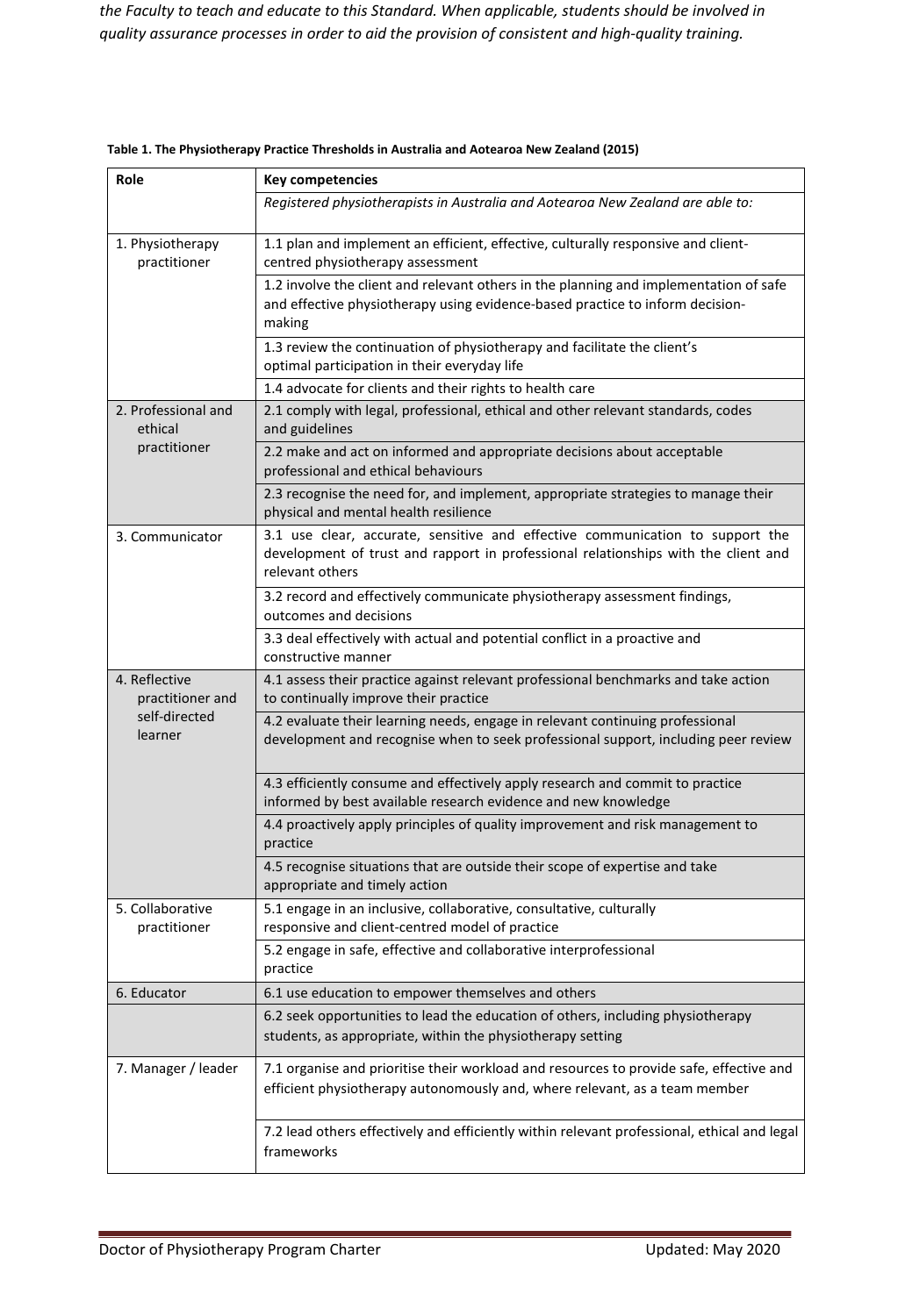7.1.5 Inform, regularly update and provide access to full information about the course, module contents and course objectives.

*Ease of access to information about the course is a necessity. Clear communication of changes and dissemination of information should be a priority of the Program.*

7.1.6 Inform the student within a reasonable time period of significant changes to the curriculum or course structure (other than minor timetabling changes) which will affect the student.

*Any substantial change made to the course should be made known to the students with reasonable timeframes, following open discussion. Change that would require significant expenditure or inconvenience on the student's behalf must be made known as soon as practically possible*.

7.1.7 Give clear and timely information about assessment/submission dates and the preferred or required format of assessments/submissions.

*Assessment dates and format should be made clear to all students and a minimum time period of onemonth prior warning should be afforded to students.*

7.1.8 Ensure assessment and examinations are based upon the required learning outcomes.

*To ensure continuity and fairness, assessment and examinations will be based upon the Physiotherapy practice thresholds and professional standards laid down by the Program syllabus and APC.*

7.1.9 Give impartial, timely and constructive feedback on individual student progress and performance, including explanations for failure.

*If a student is failing to meet academic standards at any point of the course, they should be given constructive feedback and support. A reasonable time is within 2 weeks of a problem being established.*

7.1.10 Where necessary provide access to reasonable extra support and advice from educators and tutors.

*It is important that students who require additional learning support obtain reasonable extra support and advice from the educators (including learning support services) and tutor, aiming to facilitate the successful completion of exams and modules.*

7.1.11 Respect the intellectual property rights of the Student. Any work undertaken by the student alone remains the property of the student subject to locally agreed arrangements discussed in advance with student representatives and subject to the *[Intellectual Property Policy](https://bond.edu.au/files/958/TLR602.pdf)* of Bond University and the University's clinical partners.

*The copyright and intellectual property rights of any individual's work must be respected. Work undertaken by a physiotherapy student should not be passed off as somebody else's and there must be clear acknowledgement of the work undertaken by the student.* 

- 7.1.12 Provide students with the opportunity to give the Program or University feedback on the usefulness, significance and effectiveness of all aspects of the course, including teaching and learning outcomes.
- 7.1.13 Give due consideration to feedback provided in accordance with 7.1.12 above and inform the student of any positive action that is possible to take with respect to the feedback.

*While student feedback is encouraged, there is no undertaking that changes will occur at the request of students. Sometimes change to a course may not be possible for various reasons and wherever possible the student should be given feedback on those reasons.*

7.1.14 Ensure that all staff with responsibilities to physiotherapy students promote and comply with the Charter.

*The Charter will be made available to students and staff alike, with all parties expected to meet the expectations set out within this Charter.*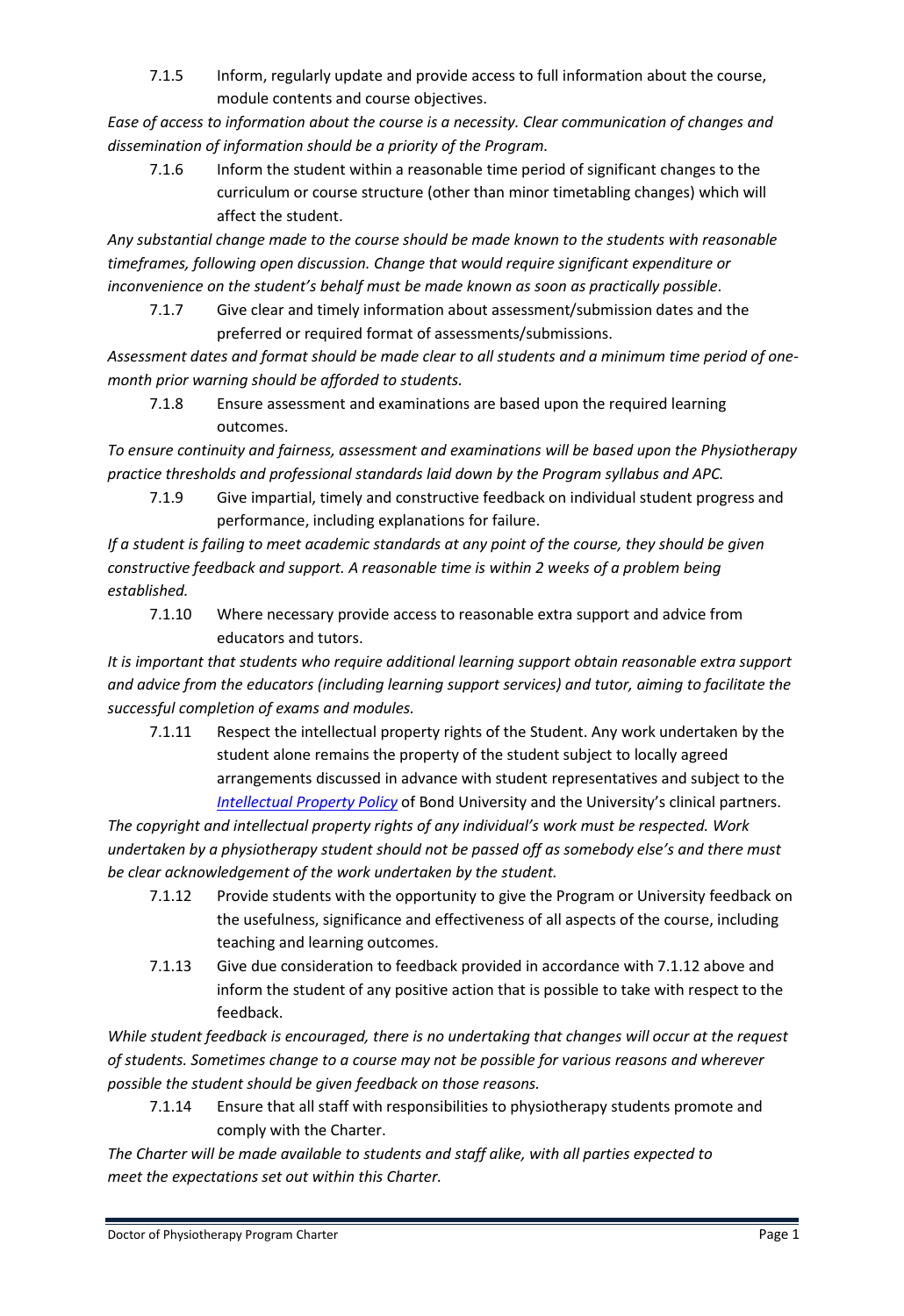- 7.1.15 Ensure that staff and students understand their responsibilities with respect to gaining consent from patients/clients prior to examinations by students.
- 7.1.16 Ensure compliance with policies and guidelines relevant to students' fitness and competence to practise.

*Professional conduct and responsibility regarding fitness and competence to practise are essential components of the Bond DPhty degree so it is imperative that students and staff are clear regarding the expectations for students about policies and guidelines regarding fitness and competence to practise including referral to the HSM – [Procedure for the Management of Allegations of Student](https://bond.edu.au/files/2034/hsm-student-misconduct.pdf)  [Misconduct](https://bond.edu.au/files/2034/hsm-student-misconduct.pdf) for breaches.*

- 7.1.17 Ensure responsible allocation of available resources in order to facilitate delivery of the provisions of Parts 1 and 2 of this Charter.
- 7.1.18 The DPHTY Program will align with the academic integrity policy:
	- Cultivate with students a climate of mutual respect for original work.
	- Inform all commencing students of appropriate referencing techniques in their fields of study and refer them to relevant resources available on the [Academic Skills Centre](https://ilearn.bond.edu.au/ultra/organizations/_43_1/outline) iLearn site an[d Library](https://library.bond.edu.au/help-support/information-skills-tools/referencing) website.
	- Inform students that various means, including plagiarism detection software, are used to
		- identify instances of academic misconduct.

### **HSM Faculty will:**

• Take an equitable and consistent approach to the identification and investigation of possible cases of academic misconduct and actions to address substantiated allegations of academic misconduct.

• Ensure that all academic staff are aware of, and provide advice to students, regarding the available sources of assistance for students.

• Support academic staff to address allegations of academic misconduct in accordance with published policies and guidelines.

• Maintain secure and confidential records relating to the management of allegations of academic misconduct.

## <span id="page-16-0"></span>*7.2 Privacy and equal opportunity*

## **The Program is obliged to:**

- 7.2.1 Respect the fundamental Human Rights of students as set out by the Universal Declaration of Human Rights (United Nations 1948) as far as they do not impact on the rights and freedoms of others for whom the Faculty has an equal duty of care, including patients and the general public.<sup>4</sup>
- 7.2.2 Ensure that learning, both within the coursework component of the Program and on clinical placements, is undertaken in a safe and secure physical environment.

*The Program must maintain strict health and safety regulations. The Faculty is responsible for providing a safe and secure environment for students to learn academic skills. Clinical placements will comply with hospital Work/Occupational Health & Safety requirements.*

7.2.3 Provide a diverse environment which takes positive action to protect students from bullying, discrimination, victimisation, intimidation or harassment of any kind and promote equality and value diversity.

*Students and staff alike must be treated respectfully, and not be subject to any form of discrimination. The Faculty must ensure that they have policies which are compliant with*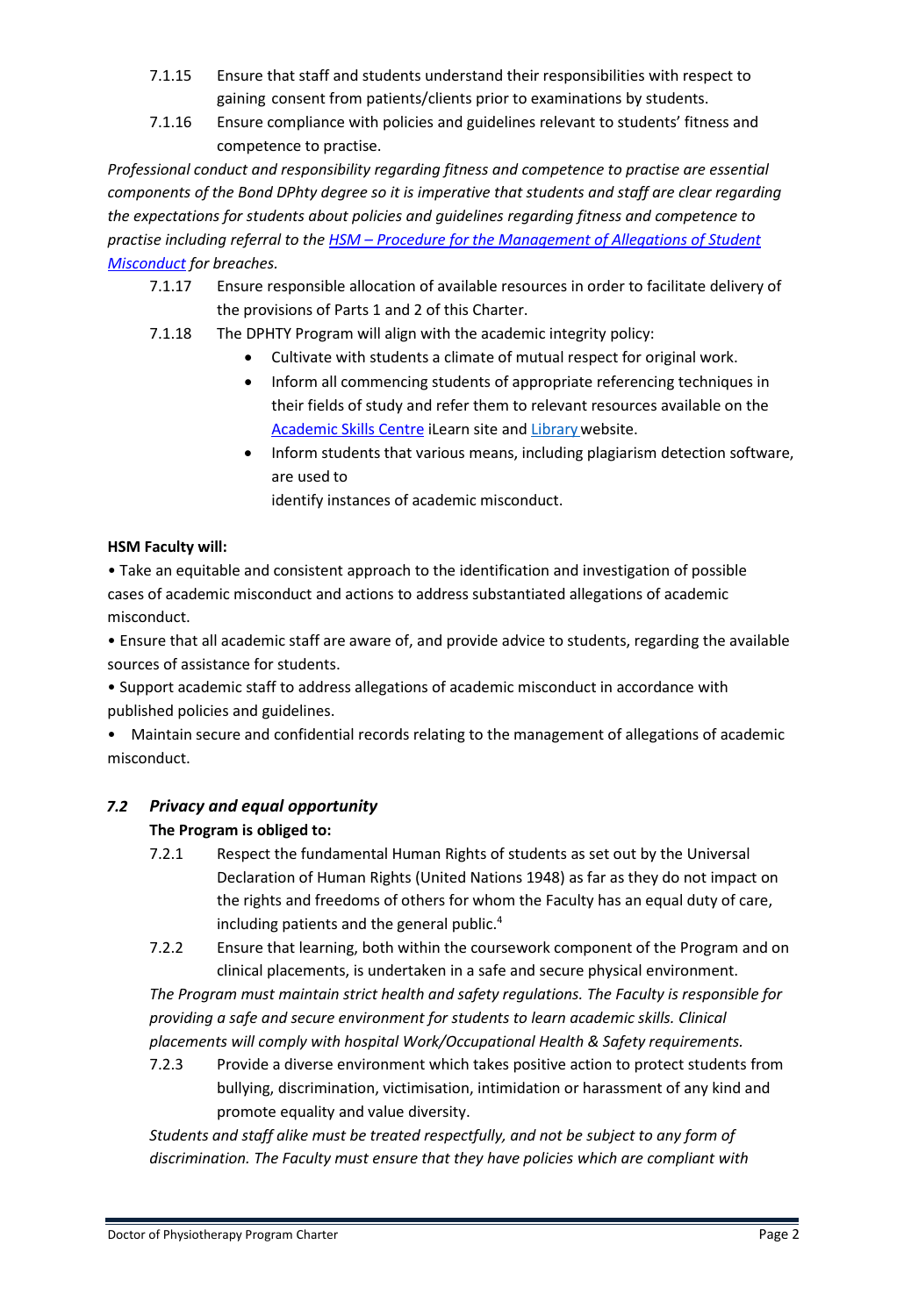*relevant equal opportunities legislation. Any report of bullying, discrimination, victimisation, intimidation or harassment will be followed up and investigated.* 

7.2.4 Provide the student with information and advice on how to lodge a formal complaint. Complaints shall remain confidential to those involved at all times and the complainant shall be protected from any form of victimisation following such a complaint.

*The treatment of complaints against either a member of staff or student should be treated in a uniform manner and confidentially.* 

7.2.5 Those making complaints or disclosures that are proven to be malicious and/or untruthful will be subject to the HSM – Management of Allegations of Student Misconduct procedures.

### <span id="page-17-0"></span>*7.3 Administration and support*

### **The Program shall:**

- 7.3.1 In so far as resources allow, ensure that students have adequate access to modern IT equipment that is appropriate to the demands of the course.
- 7.3.2 In so far as resources allow, ensure that the student has access to quality facilities, learning and library resources that are required to achieve the academic and professional goals and standards set by the APC and the Program.

*Technical facilities such as anatomical models, professional computer programmes and other resources should be made available to students.* 

- 7.3.3 Endeavour to facilitate a high standard of teaching facilities whilst on placement.
- 7.3.4 Ensure that academic and administrative staff model respectful communication and a helpful attitude towards students during their education.
- 7.3.5 Ensure that all students have access to University and Faculty regulations and policies.
- 7.3.6 Ensure that students are advised of expectations regarding (a) maintenance of their own health and (b) appropriate professional conduct regarding medical consultation and referral processes.

*Ideally students should have a family General Practitioner (GP) for medical care. Students can access the available Medical or Counselling Services available on Bond University Campus. Student health and well-being is important to the Program and students must not allow their own health, condition or impairment to put patients and others at risk. Program staff members who happen to be doctors or physiotherapists should not provide "corridor consults" and as far as possible to avoid conflicts of interest and maintain confidentiality the Program will promote to all students the use of services external to the Program / Faculty.*

7.3.7 Provide access to a student-centred support service within the Program and ensure that contact with the student support staff member will be treated in confidence.

*Given the personal nature of some problems that students encounter, the Program must be able to direct the student to facilities that offer them suitable support.* 

- 7.3.8 Ensure that students are given clear information about (a) who their academic teachers and supervising clinicians are and (b) what services are available for student support.
- 7.3.9 Ensure that, to avoid any potential conflict of interest, staff members with direct academic responsibilities for a student do not undertake student support responsibilities for that student. If dual responsibility does arise, a system must be in place by which the student can seek support from another member of staff who does not carry out this dual function at that time.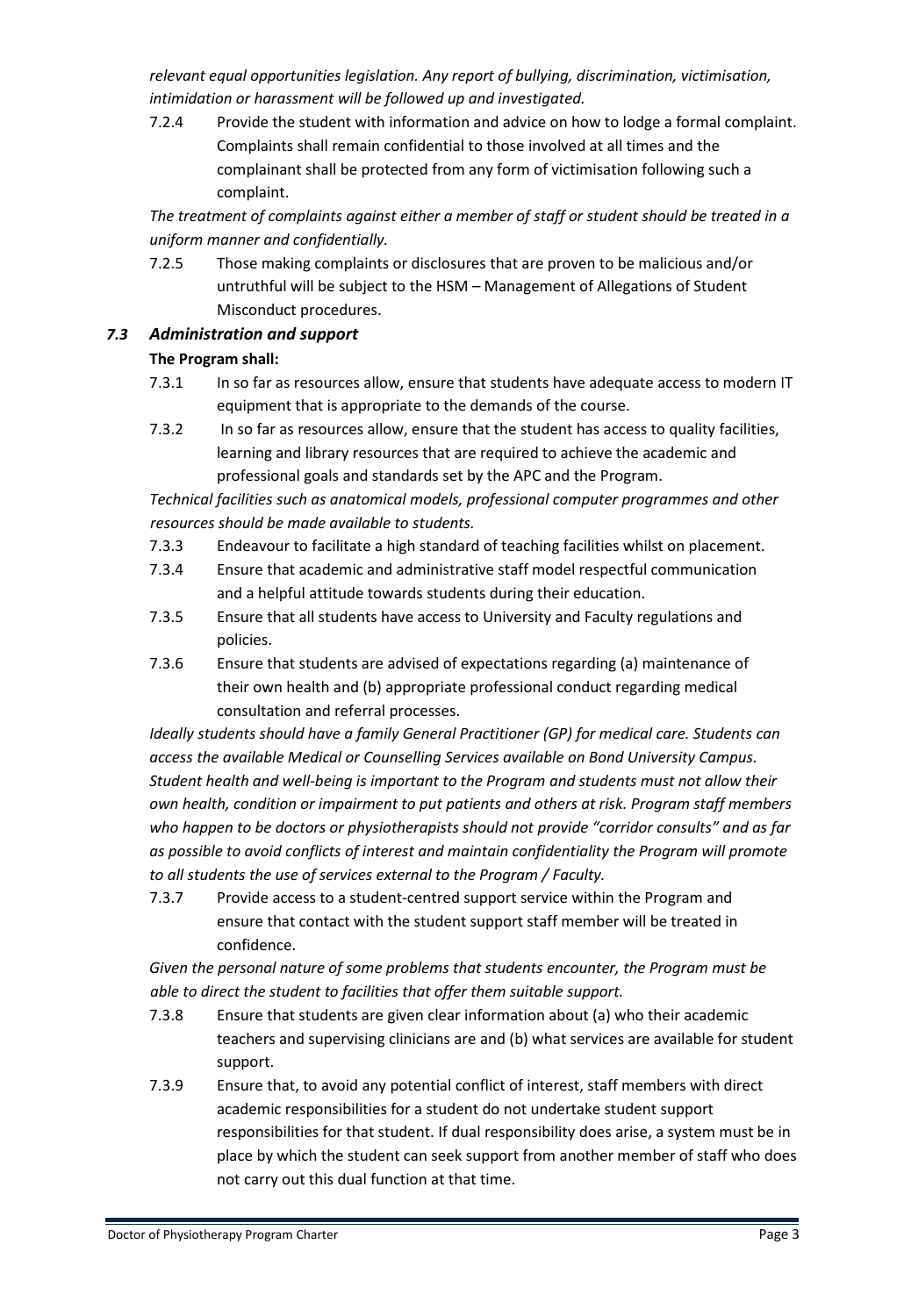*Both academic and emotional welfare of students is important, but a clear distinction needs to be made between provision of education and provision of student support service. Whenever a 'conflict of interest' 'might exist the student should be referred to alternative services and ideally a pastoral tutor does not have any academic responsibility for the student.*

7.3.10 Ensure that issues disclosed to a support service provider remain confidential but also ensure that the student is made aware that in some circumstances the support service provider may be required to disclose information which affects the student's fitness to practise.

*The student support service provider relationship should have the same status as the patientdoctor relationship unless the issue being discussed becomes a matter of fitness to practise. This should be made clear to the student at the start of the student-support service provider relationship and whenever a matter of fitness to practise is discussed. The support service provider must make the student aware of the potential ramifications of disclosing information relating to his/her fitness to practise.* 

7.3.11 Ensure that students are made aware of the availability of the Career Development [Centre](https://bond.edu.au/current-students/opportunities/career-development-centre) facilities and services at Bond University.

*Careers advice can be very important for some students during the program. When students are uncertain about their motivation or do not wish to pursue a physiotherapy career, the l Faculty should ensure that the student has access to careers advice provided through the University* 

7.3.12 Aim to ensure that in conjunction with the relevant program director, the transition between coursework component of the Program and the placement is as seamless as possible. This includes providing information regarding placement agreements and requests for placements relevant and timely as required by any clinical placement partner.

*Any ranking information provided by the Program must be arrived at by means of a transparent process, which will be clearly communicated to the students.* 

#### <span id="page-18-0"></span>*7.4 Student representation*

#### **The Program shall:**

7.4.1 Ensure that a student can make a complaint if they feel that they have been treated incorrectly and that any complaint procedure adopted by the Faculty is open, transparent and fair.

*Complaint procedures must be open, fair and transparent. The Program will have processes which allow the anonymous reporting of incidents without fear of comeback.* 

- 7.4.2 Ensure that fair student representation exists on all decision-making bodies, which directly affect students.
- 7.4.3 Facilitate student participation in activities of the Program and Bond University students' union and external bodies related to physiotherapy education.

*Student representation is important and is respected by the DPhty Program.*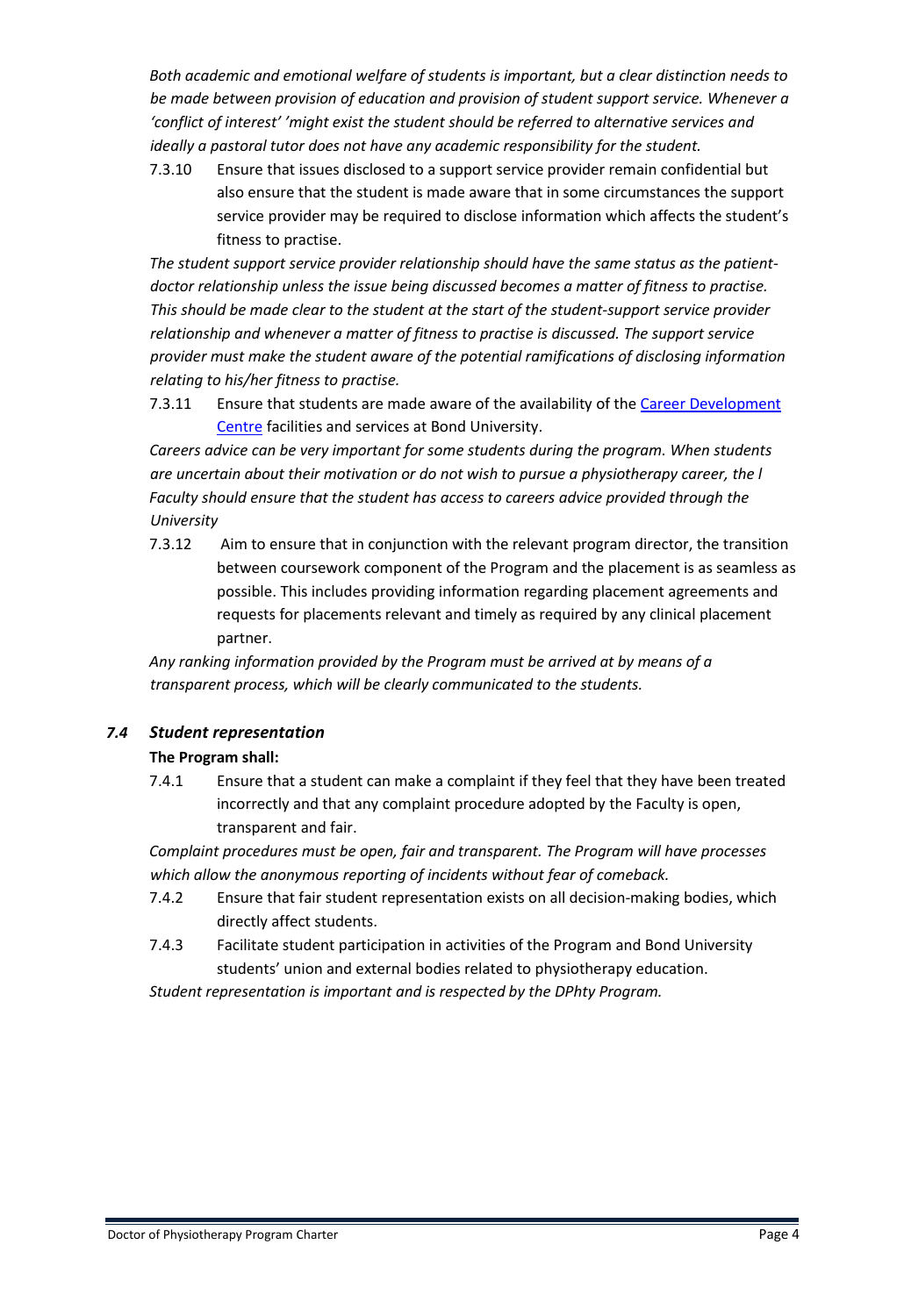# <span id="page-19-0"></span>**8. Doctor of Physiotherapy Clinical Placement Agreement**

**All students studying in the Doctor of Physiotherapy program (Faculty of Health Sciences and Medicine) at Bond University are required to read and sign the DPhty Clinical Placement Agreement:** 

#### **I, the student, will:**

- Recognise and accept responsibility for my professional growth and development prior to and whilst attending clinical placement;
- Be familiar with the expectations of each unit before commencing the respective clinical placement;
- **Initiate proactive steps to familiarise myself with the requirements of my undertaken Clinical** Placement and ensure compliance with immunisation, security, induction processes and any other requirements of the facility;
- Act in a professional manner in accordance with the Australian Physiotherapy Association Code of Conduct, the Code of Conduct for Registered Health Practitioners and the requirements of the Bond University Code of Conduct policy;
- Participate fully in the Clinical Placement learning experience;
- Set myself realistic goals and challenges to enable self-directed learning;
- Make appropriate decisions based on critical reflection about my practice;
- Observe confidentiality requirements at all times;
- **Be sensitive to and responsive to the unique features of each clinical learning environment;**
- Recognise, value and respect diversity during Clinical Placements;
- Engage in an inclusive, collaborative, consultative, culturally responsive and client-centred model of care;
- Be familiar with and act in accordance with legal and industrial requirements that relate to my workintegrated learning experience;
- Fulfil the University's expectations of the Clinical Placement regarding conduct and application to the learning process;
- Recognise the need for and implement appropriate strategies to manage my physical, mental and emotional health and resilience (including meeting the legal requirement to self-declare issues and/or impairments impacting my fitness to practice) in accordance with AHPRA registration requirements and the National Law.
- Acknowledge and respect the requirement of the University to suitably inform clinical educators of my support needs for clinical placement when relevant to meeting the Physiotherapy practice thresholds.
- Become familiar with and act in accordance with the roles and key competencies outlined in the Physiotherapy practice thresholds in Australia and Aotearoa New Zealand.
- **Follow any lawful direction given to me by persons in authority during the Clinical Placement;**
- Be receptive and responsive to constructive feedback from clinical educators and others;

**I, the student, understand the requirements of clinical practice and agree to the terms outlined. I understand that a breach of the expected standard of ethical and professional conduct may result in the cessation of my Clinical Placement, the potential for disciplinary action and reporting to AHPRA, and the potential for exclusion from the Bond University Doctor of Physiotherapy Program.** 

| Name:   |  |  |  |
|---------|--|--|--|
| Signed: |  |  |  |
| Date:   |  |  |  |

**All DPhty Students are required to sign this agreement prior to the commencement of clinical practice – this is a binding agreement for the duration of your enrolment in the Doctor of Physiotherapy Program.**